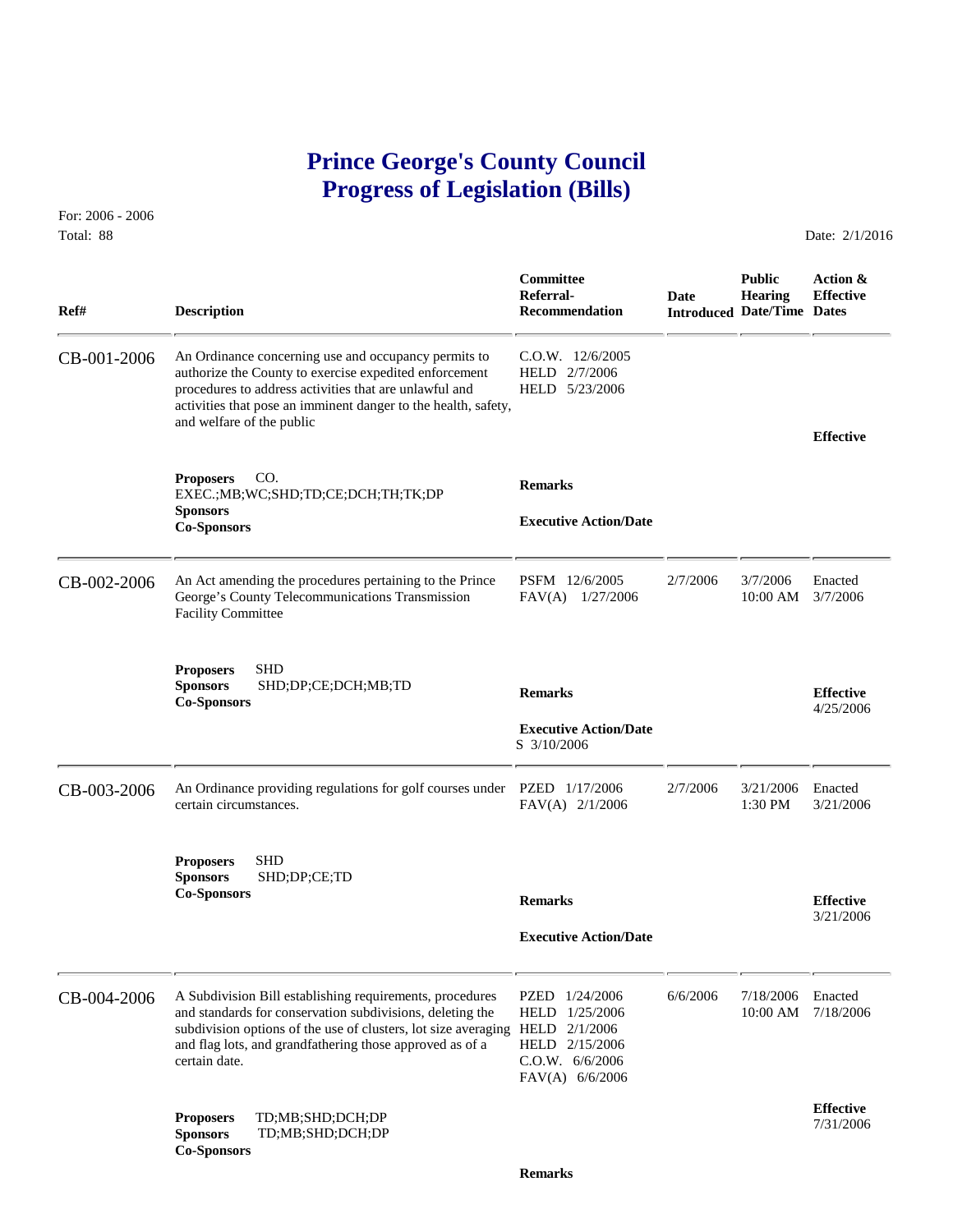| Ref#        | <b>Description</b>                                                                                                                                                                                                                                                                                                                                               | Committee<br>Referral-<br><b>Recommendation</b><br><b>Executive Action/Date</b><br>S 7/31/2006                    | Date<br>Introduced | <b>Public</b><br><b>Hearing</b><br>Date/Time | Action &<br><b>Effective</b><br><b>Dates</b>                              |
|-------------|------------------------------------------------------------------------------------------------------------------------------------------------------------------------------------------------------------------------------------------------------------------------------------------------------------------------------------------------------------------|-------------------------------------------------------------------------------------------------------------------|--------------------|----------------------------------------------|---------------------------------------------------------------------------|
| CB-005-2006 | An Ordinance establishing a Transfer of Development<br>Rights program in Prince George's County.                                                                                                                                                                                                                                                                 | PZED 2/14/2006<br>HELD 2/15/2006<br>HELD 3/15/2006                                                                |                    |                                              |                                                                           |
|             | TD;MB;SHD;DCH;DP<br><b>Proposers</b><br><b>Sponsors</b><br><b>Co-Sponsors</b>                                                                                                                                                                                                                                                                                    |                                                                                                                   |                    |                                              | <b>Effective</b>                                                          |
|             |                                                                                                                                                                                                                                                                                                                                                                  | <b>Remarks</b>                                                                                                    |                    |                                              |                                                                           |
|             |                                                                                                                                                                                                                                                                                                                                                                  | <b>Executive Action/Date</b>                                                                                      |                    |                                              |                                                                           |
| CB-006-2006 | An Ordinance permitting conservation subdivisions,<br>establishing bulk regulations for conservation subdivisions, HELD 1/25/2006<br>deleting the Subdivision option of the use of lot size<br>averaging and varying lot sizes, grandfathering those<br>approved as of a certain date, and deleting the provisions<br>for agricultural preservation development. | PZED 1/24/2006<br>HELD 2/1/2006<br>HELD 2/15/2006<br>C.O.W. 6/6/2006<br>FAV(A) 6/6/2006                           | 6/6/2006           | 7/18/2006<br>10:00 AM                        | Enacted<br>7/18/2006<br>Reconsidered<br>8/10/2006<br>Enacted<br>8/10/2006 |
|             | TD;MB;SHD;DCH;DP<br><b>Proposers</b>                                                                                                                                                                                                                                                                                                                             |                                                                                                                   |                    |                                              |                                                                           |
|             | <b>Sponsors</b><br>TD;MB;SHD;DCH;DP<br><b>Co-Sponsors</b>                                                                                                                                                                                                                                                                                                        | <b>Remarks</b>                                                                                                    |                    |                                              | <b>Effective</b><br>8/10/2006                                             |
|             |                                                                                                                                                                                                                                                                                                                                                                  | <b>Executive Action/Date</b>                                                                                      |                    |                                              |                                                                           |
| CB-007-2006 | An Act concerning Deputy Sheriff's Association of Prince<br>George's County Inc. (Deputy Sheriffs) Collective<br>Bargaining Agreement July 1, 2005 through June 30, 2007                                                                                                                                                                                         | PSFM 1/31/2006<br>FAV(A)<br>2/8/2006                                                                              | 2/14/2006          | 3/21/2006<br>1:30 PM                         | Enacted<br>3/21/2006                                                      |
|             | CO. EXEC.<br><b>Proposers</b><br><b>Sponsors</b><br>TD;TK;SHD;CE;WC;TH<br><b>Co-Sponsors</b>                                                                                                                                                                                                                                                                     | <b>Remarks</b><br>See also CR-10-2006;<br>retroactive to 7/1/2005<br><b>Executive Action/Date</b><br>$S$ 4/4/2006 |                    |                                              | <b>Effective</b><br>5/22/2006                                             |
| CB-008-2006 | An Act amending the Classification Plan by abolishing<br>certain classes of work from the Deputy Sheriff's<br>Association of Prince George's County, Inc. (Civilian<br>Units) Salary Schedule Z                                                                                                                                                                  | PSFM 2/7/2006<br>FAV(A) 2/22/2006                                                                                 | 2/28/2006          | 3/21/2006<br>1:30 PM                         | Enacted<br>3/21/2006                                                      |
|             | CO. EXEC.<br><b>Proposers</b><br><b>Sponsors</b><br>TD;DP;TK;SHD;CE;DCH;WC;MB                                                                                                                                                                                                                                                                                    | <b>Remarks</b>                                                                                                    |                    |                                              | <b>Effective</b><br>5/22/2006                                             |
|             | <b>Co-Sponsors</b>                                                                                                                                                                                                                                                                                                                                               | <b>Executive Action/Date</b><br>S 4/4/2006                                                                        |                    |                                              |                                                                           |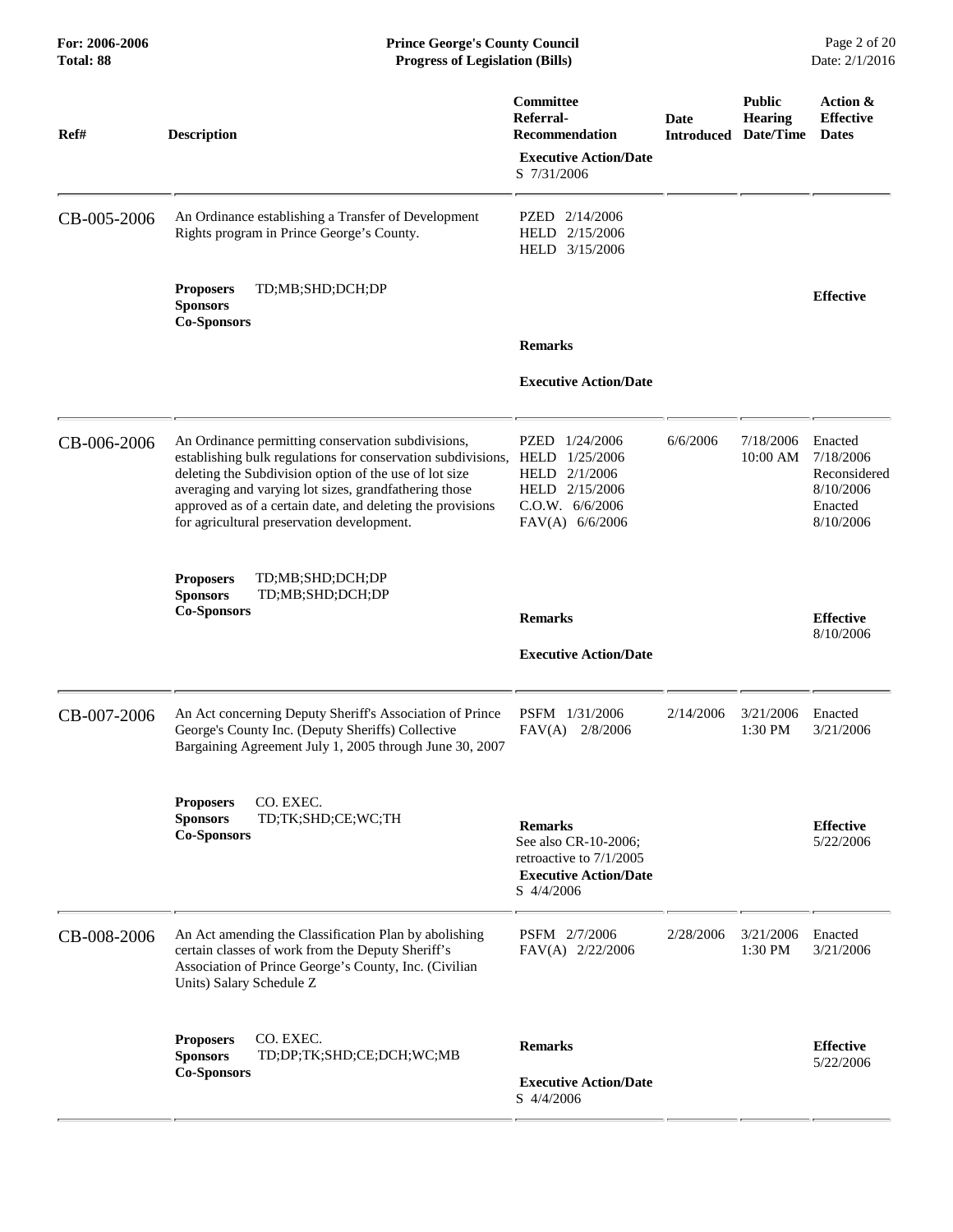| <b>Description</b><br>the purpose of amending the existing provisions of the<br>property tax credit in limited circumstances.                                               | Committee<br>Referral-<br>Recommendation                                                                                        | <b>Date</b><br><b>Introduced</b><br>2/28/2006                                                                                                                                                                              | <b>Public</b><br><b>Hearing</b><br>3/21/2006<br>1:30 PM | Action &<br><b>Effective</b><br><b>Dates</b><br>Enacted<br>3/28/2006 |
|-----------------------------------------------------------------------------------------------------------------------------------------------------------------------------|---------------------------------------------------------------------------------------------------------------------------------|----------------------------------------------------------------------------------------------------------------------------------------------------------------------------------------------------------------------------|---------------------------------------------------------|----------------------------------------------------------------------|
| <b>TH</b><br><b>Proposers</b><br><b>Sponsors</b><br>TH;DP;TK;SHD;CE;DCH;WC;MB;TD<br><b>Co-Sponsors</b>                                                                      | <b>Remarks</b><br>Applies to tax year<br>beginning $7/1/2006$<br><b>Executive Action/Date</b><br>S 4/4/2006                     |                                                                                                                                                                                                                            |                                                         | <b>Effective</b><br>5/22/2006                                        |
| Local 400PG Collective Bargaining Agreement, July 1<br>2005 through June 30, 2007                                                                                           | FAV(A)<br>2/22/2006<br>NR 3/7/2006                                                                                              | 3/7/2006                                                                                                                                                                                                                   | 3/28/2006<br>10:00 AM                                   | Enacted<br>3/28/2006                                                 |
| CO. EXEC.<br><b>Proposers</b><br><b>Sponsors</b><br>TD;DP;SHD;CE;DCH;WC;MB;TK<br><b>Co-Sponsors</b>                                                                         | <b>Remarks</b><br>See also CB-11-2006 &<br>CR-13-2006; retroactive<br>to 7/1/2005<br><b>Executive Action/Date</b><br>S 4/4/2006 |                                                                                                                                                                                                                            |                                                         | <b>Effective</b><br>5/22/2006                                        |
| An Act amending the Classification Plan by creating<br>certain classes of work for inclusion in the Service<br>Employees International Union Local 400PG Salary<br>Schedule | PSFM 2/14/2006<br>$FAV(A)$ 2/22/2006                                                                                            | 2/28/2006                                                                                                                                                                                                                  | 3/28/2006<br>10:00 AM                                   | Enacted<br>3/28/2006                                                 |
| <b>Proposers</b><br>CO. EXEC.<br><b>Sponsors</b><br>TD;DP;TK;SHD;CE;DCH;WC;MB<br><b>Co-Sponsors</b>                                                                         | <b>Remarks</b><br>See also CB-10-2006 &<br>CR-13-2006; retroactive<br>to 7/1/2005<br><b>Executive Action/Date</b><br>S 4/4/2006 |                                                                                                                                                                                                                            |                                                         | <b>Effective</b><br>5/22/2006                                        |
| An Ordinance permitting multifamily dwellings in the R-R<br>Zone under certain circumstances.                                                                               | PZED 3/14/2006<br>HELD 4/5/2006                                                                                                 |                                                                                                                                                                                                                            |                                                         |                                                                      |
| TH<br><b>Proposers</b><br><b>Sponsors</b><br><b>Co-Sponsors</b>                                                                                                             | <b>Remarks</b><br><b>Executive Action/Date</b>                                                                                  |                                                                                                                                                                                                                            |                                                         | <b>Effective</b>                                                     |
|                                                                                                                                                                             |                                                                                                                                 | An Act concerning Property Tax Credit - Surviving Spouse PSFM 2/7/2006<br>of a Fallen Law Enforcement Officer or Rescue Worker for FAV 2/22/2006<br>An Act concerning Service Employees International Union PSFM 2/14/2006 |                                                         | Date/Time                                                            |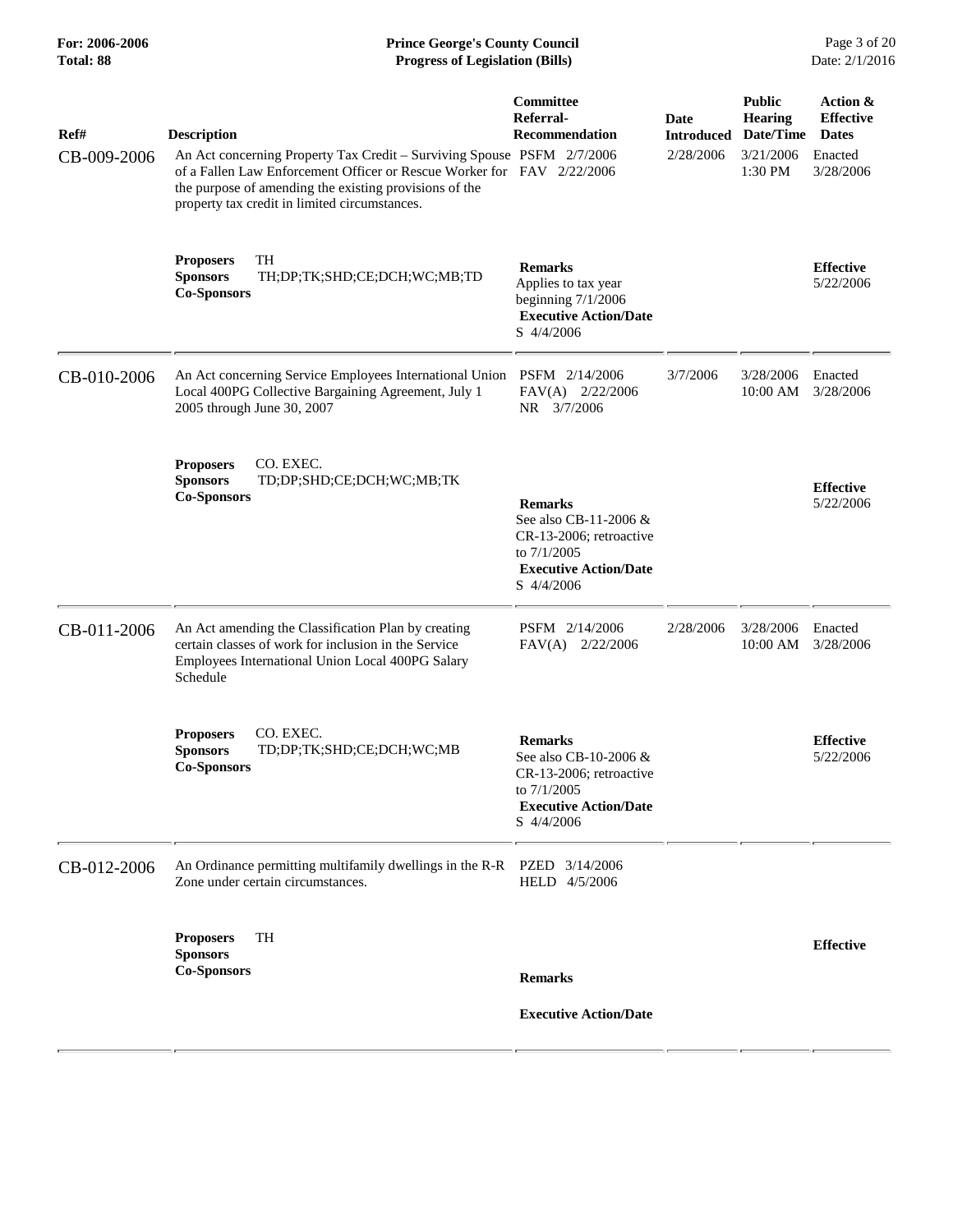### **For: 2006-2006 Prince George's County Council** Page 4 of 20<br> **Prince George's County Council** Page 4 of 20<br> **Progress of Legislation (Bills)** Date: 2/1/2016 **Total: 88 Progress of Legislation (Bills)**

| Ref#<br>CB-013-2006 | <b>Description</b><br>An Act amending the Classification Plan by adding certain<br>classes of work to the Police Civilian Employees<br><b>Association Salary Schedule</b>                                                                                                                                                                                                  | Committee<br>Referral-<br><b>Recommendation</b><br>PSFM 3/21/2006<br>FAV 3/22/2006      | Date<br><b>Introduced</b><br>4/4/2006 | <b>Public</b><br><b>Hearing</b><br>Date/Time<br>5/2/2006<br>10:00 AM | Action &<br><b>Effective</b><br><b>Dates</b><br>Enacted<br>5/2/2006 |
|---------------------|----------------------------------------------------------------------------------------------------------------------------------------------------------------------------------------------------------------------------------------------------------------------------------------------------------------------------------------------------------------------------|-----------------------------------------------------------------------------------------|---------------------------------------|----------------------------------------------------------------------|---------------------------------------------------------------------|
|                     | CO. EXEC.<br><b>Proposers</b><br><b>Sponsors</b><br>TD;DP;TK;SHD;WC;MB<br><b>Co-Sponsors</b>                                                                                                                                                                                                                                                                               | <b>Remarks</b><br>Retroactive provisions<br><b>Executive Action/Date</b><br>S 5/10/2006 |                                       |                                                                      | <b>Effective</b><br>6/26/2006                                       |
| CB-014-2006         | An Act concerning the Authorization, Issuance and<br>Delivery of Special Obligation Bonds equal to the<br>aggregate principal amount of Fifty Million Dollars<br>(\$50,000,000) for the County to finance or reimburse<br>additional costs of the convention center being constructed<br>at National Harbor as part of the Gaylord National Resort<br>and Convention Cente | PSFM 4/18/2006<br>5/4/2006<br><b>HELD</b><br>$FAV(A)$ 6/14/2006                         | 6/20/2006                             | 7/18/2006<br>10:30 AM                                                | Enacted<br>7/18/2006                                                |
|                     |                                                                                                                                                                                                                                                                                                                                                                            | <b>Remarks</b>                                                                          |                                       |                                                                      | <b>Effective</b><br>9/15/2006                                       |
|                     | CO. EXEC.<br><b>Proposers</b><br><b>Sponsors</b><br>DP;TK;SHD<br><b>Co-Sponsors</b>                                                                                                                                                                                                                                                                                        | <b>Executive Action/Date</b><br>S 7/31/2006                                             |                                       |                                                                      |                                                                     |
| CB-015-2006         | An Act concerning Firefighters' Bill of Rights for the<br>purpose of providing procedural and substantive rights to<br>firefighters for the protection of firefighters' rights to<br>privacy, free speech, and free association and to provide for<br>sanctions for violations of such rights.                                                                             | PSFM 3/28/2006<br>HELD 6/14/2006                                                        |                                       |                                                                      | <b>Effective</b>                                                    |
|                     | DP;TD;CE;MB;WC;SHD;DCH;TK<br><b>Proposers</b><br><b>Sponsors</b><br><b>Co-Sponsors</b>                                                                                                                                                                                                                                                                                     | <b>Remarks</b><br><b>Executive Action/Date</b>                                          |                                       |                                                                      |                                                                     |
| CB-016-2006         | An Ordinance permitting multifamily dwellings in the R-T<br>Zone under certain circumstances.                                                                                                                                                                                                                                                                              | PZED<br>3/28/2006<br>HELD 4/5/2006                                                      |                                       |                                                                      |                                                                     |
|                     | <b>CE</b><br><b>Proposers</b><br><b>Sponsors</b><br><b>Co-Sponsors</b>                                                                                                                                                                                                                                                                                                     | <b>Remarks</b>                                                                          |                                       |                                                                      | <b>Effective</b>                                                    |
|                     |                                                                                                                                                                                                                                                                                                                                                                            | <b>Executive Action/Date</b>                                                            |                                       |                                                                      |                                                                     |
| CB-017-2006         | An Act establishing a Commission for Veterans and setting HEHS 4/18/2006<br>forth its duties and responsibilities.                                                                                                                                                                                                                                                         | FAV 5/9/2006                                                                            | 5/16/2006                             | 6/6/2006<br>10:00 AM                                                 | Enacted<br>6/6/2006                                                 |
|                     | <b>Proposers</b><br>TK:DP<br><b>Sponsors</b><br>TK;DP;SHD;DCH;WC;TD<br><b>Co-Sponsors</b>                                                                                                                                                                                                                                                                                  | <b>Remarks</b>                                                                          |                                       |                                                                      | <b>Effective</b><br>8/4/2006                                        |

 **Executive Action/Date** S 6/19/2006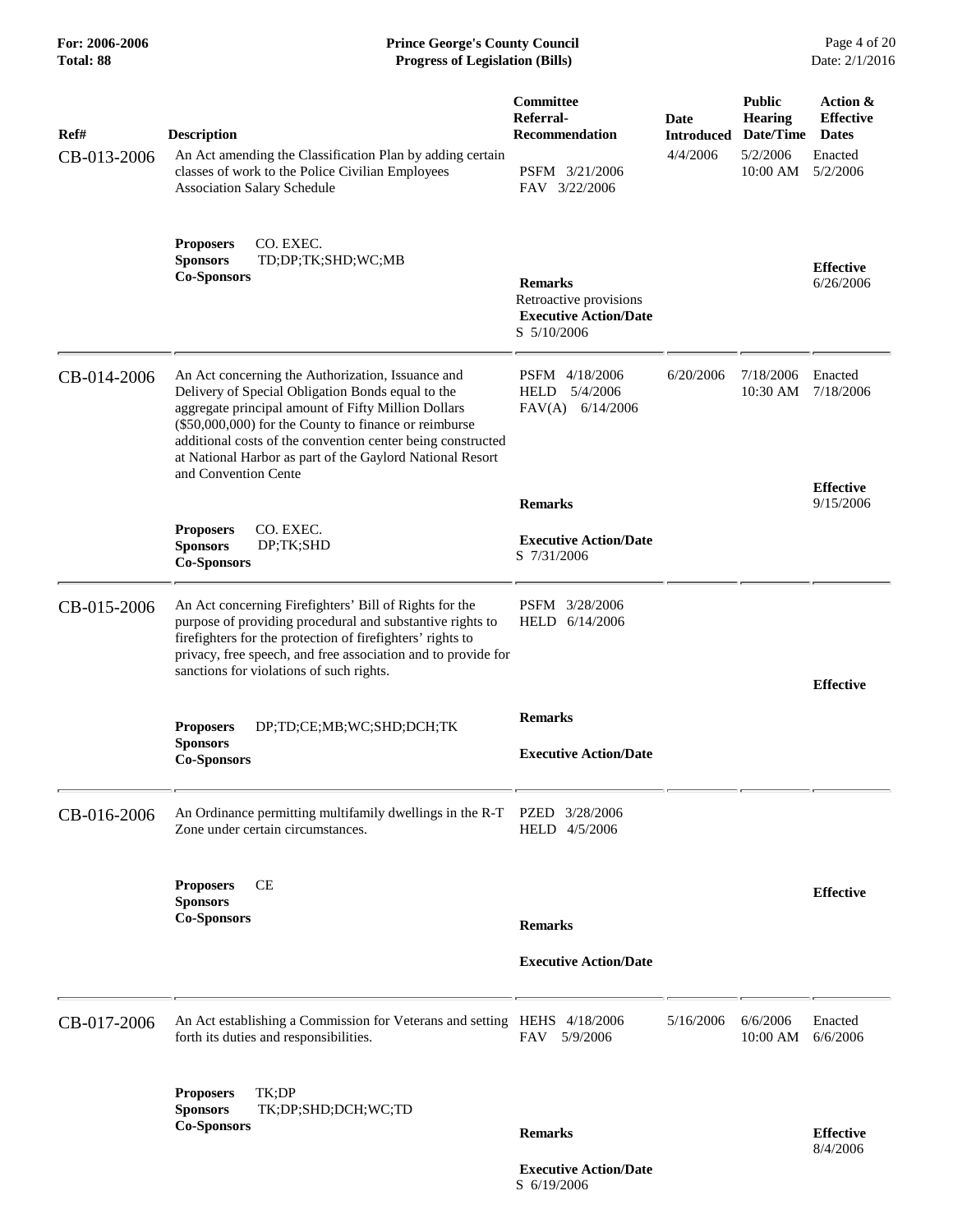**For: 2006-2006 Prince George's County Council** Page 5 of 20<br> **Forms Prince George's County Council** Page 5 of 20<br> **Progress of Legislation (Bills)** Date: 2/1/2016 **Total: 88 Progress of Legislation (Bills)** 

| Ref#        | <b>Description</b>                                                                                                                                                                                                                                                             | Committee<br>Referral-<br><b>Recommendation</b>                                           | <b>Date</b><br><b>Introduced</b> | <b>Public</b><br><b>Hearing</b><br>Date/Time | Action &<br><b>Effective</b><br><b>Dates</b> |
|-------------|--------------------------------------------------------------------------------------------------------------------------------------------------------------------------------------------------------------------------------------------------------------------------------|-------------------------------------------------------------------------------------------|----------------------------------|----------------------------------------------|----------------------------------------------|
| CB-018-2006 | An Act assigning certain classes of work to the bargaining<br>unit represented by the Prince George's Correctional<br>Officers' Association, Inc. (Civilian Unit) and amending the<br><b>Classification Plan</b>                                                               | PSFM 4/25/2006<br>FAV 5/24/2006                                                           | 6/6/2006                         | 7/11/2006<br>10:00 AM                        | Enacted<br>7/11/2006                         |
|             | CO. EXEC.<br><b>Proposers</b><br><b>Sponsors</b><br>TD;DP;SHD;DCH<br><b>Co-Sponsors</b>                                                                                                                                                                                        | <b>Remarks</b><br>Retroactive to 8/31/2004<br><b>Executive Action/Date</b><br>S 7/14/2006 |                                  |                                              | <b>Effective</b><br>8/29/2006                |
| CB-019-2006 | An Act establishing a Youth Commission and setting forth<br>its duties and responsibilities.                                                                                                                                                                                   | <b>HEHS</b><br>4/25/2006<br><b>FAV</b><br>5/9/2006                                        | 5/30/2006                        | 6/20/2006<br>$10:00$ AM                      | Enacted<br>6/20/2006                         |
|             | <b>Proposers</b><br>MВ<br><b>Sponsors</b><br>MB;SHD;TD;CE;DCH;TH;TK;DP;WC<br><b>Co-Sponsors</b>                                                                                                                                                                                | <b>Remarks</b><br><b>Executive Action/Date</b><br>S 6/29/2006                             |                                  |                                              | <b>Effective</b><br>8/14/2006                |
| CB-020-2006 | An Act increasing certain benefits under the Length of<br>Service Award Program for volunteers and surviving<br>spouses and providing that the Office of Human Resources<br>Management shall administer the Length of service Award<br>Program                                 | PSFM 5/2/2006<br>FAV 5/24/2006                                                            | 6/6/2006                         | 7/11/2006<br>10:00 AM                        | Enacted<br>7/11/2006                         |
|             | <b>Proposers</b><br>CO. EXEC.<br>TD;DP;TK;SHD;DCH;WC;MB<br><b>Sponsors</b><br><b>Co-Sponsors</b>                                                                                                                                                                               | <b>Remarks</b><br>Retroactive to 7/1/2005<br><b>Executive Action/Date</b><br>S 7/14/2006  |                                  |                                              | <b>Effective</b><br>8/29/2006                |
| CB-021-2006 | An Ordinance defining a MARC Planned Community and<br>permitting this use in the I-1, I-2, and I-3 Zones                                                                                                                                                                       | PZED 5/2/2006<br>FAV(A) 6/8/2006                                                          | 6/20/2006                        | 7/18/2006<br>10:30 AM                        | Enacted<br>7/18/2006                         |
|             | TD<br><b>Proposers</b><br><b>Sponsors</b><br>TD<br><b>Co-Sponsors</b>                                                                                                                                                                                                          | <b>Remarks</b><br><b>Executive Action/Date</b>                                            |                                  |                                              | <b>Effective</b><br>9/5/2006                 |
| CB-022-2006 | An Act amending the Consumer Protection laws of the<br>County to change the wording required in the notice that<br>sellers must give to purchasers of residential real property,<br>to correct an inadvertent error in the legislation that<br>imposed the notice requirement. | THE 5/9/2006<br>6/8/2006<br>FAV                                                           | 6/13/2006                        | 7/11/2006<br>10:00 AM                        | Enacted<br>7/11/2006                         |
|             | TK<br><b>Proposers</b><br><b>Sponsors</b><br>TK;DP;SHD;CE;DCH;MB;TD<br><b>Co-Sponsors</b>                                                                                                                                                                                      | <b>Remarks</b><br><b>Executive Action/Date</b><br>S 7/14/2006                             |                                  |                                              | <b>Effective</b><br>8/29/2006                |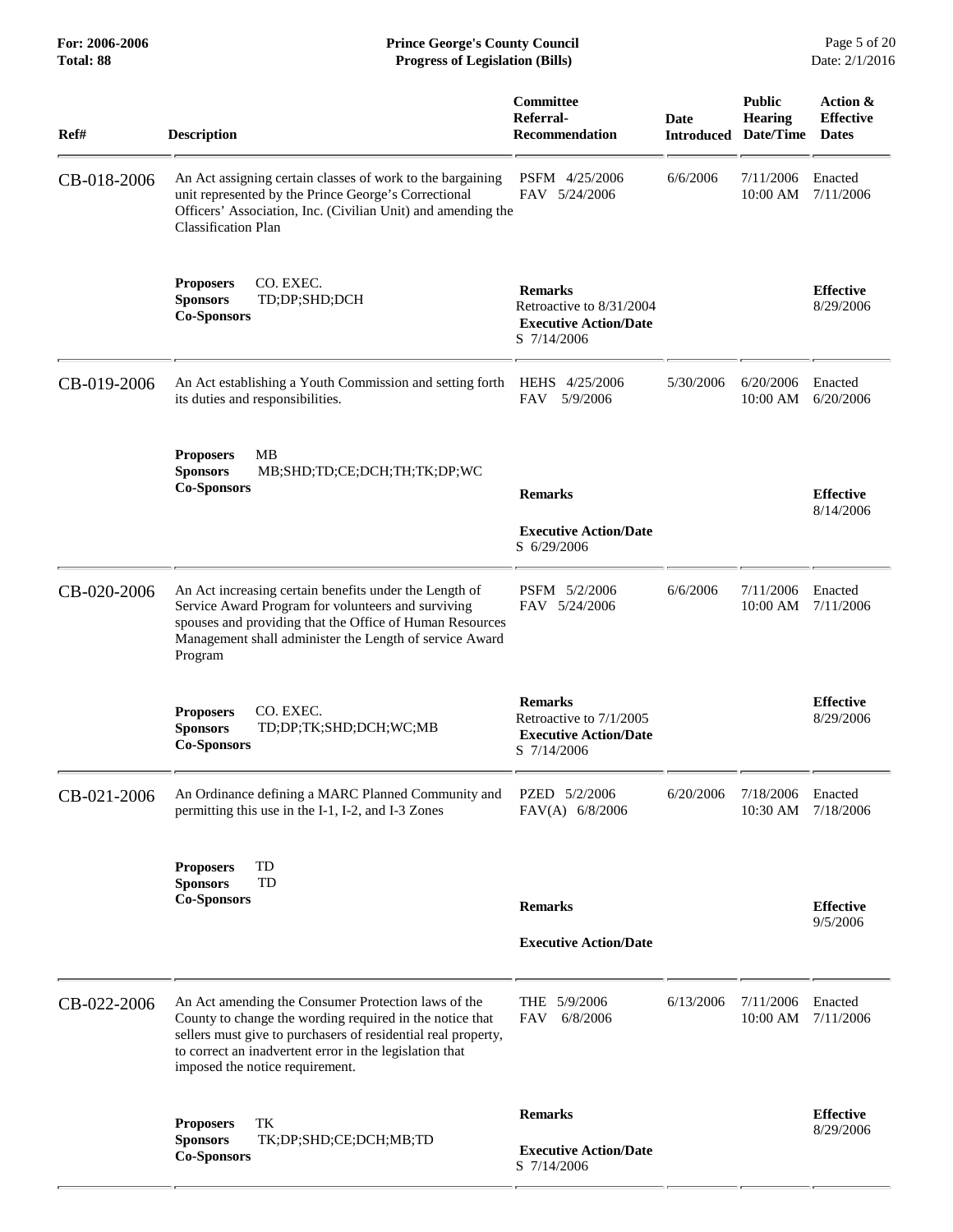| For: 2006-2006<br>Total: 88 | <b>Prince George's County Council</b><br>Date: 2/1/2016<br><b>Progress of Legislation (Bills)</b>                                                                                                                                                                                                                                                            |                                                                           |                    |                                              |                                              |
|-----------------------------|--------------------------------------------------------------------------------------------------------------------------------------------------------------------------------------------------------------------------------------------------------------------------------------------------------------------------------------------------------------|---------------------------------------------------------------------------|--------------------|----------------------------------------------|----------------------------------------------|
| Ref#                        | <b>Description</b>                                                                                                                                                                                                                                                                                                                                           | Committee<br>Referral-<br><b>Recommendation</b>                           | Date<br>Introduced | <b>Public</b><br><b>Hearing</b><br>Date/Time | Action &<br><b>Effective</b><br><b>Dates</b> |
| CB-023-2006                 | An Ordinance concerning conveyances of land by the State<br>of Maryland for the purpose of restating and clarifying the<br>process for reclassifying property conveyed by the State for<br>the University of Maryland as previously enacted by<br>CB-31-2005 and CB-50-2005.                                                                                 | PZED 5/9/2006<br>FAV 6/8/2006                                             | 6/20/2006          | 7/18/2006<br>10:30 AM                        | Enacted<br>7/18/2006                         |
|                             | TD<br><b>Proposers</b>                                                                                                                                                                                                                                                                                                                                       | <b>Remarks</b>                                                            |                    |                                              | <b>Effective</b>                             |
|                             | <b>Sponsors</b><br>TD;TH<br><b>Co-Sponsors</b>                                                                                                                                                                                                                                                                                                               | <b>Executive Action/Date</b>                                              |                    |                                              | 9/5/2006                                     |
| CB-024-2006                 | An Act concerning Supplementary Appropriations in the<br>Approved Fiscal Year 2005-2006 Operating Budget for the<br>purpose of declaring additional revenue and providing<br>supplementary appropriations to the Board of Education,<br>Dimensions Healthcare System, Inc., Department of Public<br>Works and Transportation, Department of Family Services, | PSFM 5/9/2006<br>$FAV(A)$ 6/14/2006                                       | 6/20/2006          | 7/18/2006<br>10:30 AM                        | Enacted<br>7/18/2006                         |
|                             | Non-Departmental, Fleet Management Fund, and various<br>capital projects. (\$78,769,400)                                                                                                                                                                                                                                                                     | <b>Remarks</b><br>Retroactive to 7/1/2005<br><b>Executive Action/Date</b> |                    |                                              | <b>Effective</b><br>9/15/2006                |
|                             | <b>Proposers</b><br>CO. EXEC.<br><b>Sponsors</b><br>TD;DP;TK;SHD;CE;DCH;WC;MB<br><b>Co-Sponsors</b>                                                                                                                                                                                                                                                          | S 7/31/2006                                                               |                    |                                              |                                              |
| CB-025-2006                 | An Act appropriating additional revenue from available and PSFM 5/9/2006<br>uncommitted fund balance to the Fleet Management<br>Internal Service Fund, and to provide funds for costs that<br>were not anticipated in the Approved Fiscal Year<br>2005-2006 Budget for the Fleet Management Internal<br>Service Fund                                         | FAV 5/24/2006                                                             | 6/6/2006           | 7/11/2006<br>10:00 AM                        | Enacted<br>7/11/2006                         |
|                             |                                                                                                                                                                                                                                                                                                                                                              | <b>Remarks</b>                                                            |                    |                                              | <b>Effective</b>                             |
|                             | CO. EXEC.<br><b>Proposers</b><br><b>Sponsors</b><br>TD;SHD;TK;MB;DP<br><b>Co-Sponsors</b>                                                                                                                                                                                                                                                                    | <b>Executive Action/Date</b><br>S 7/14/2006                               |                    |                                              | 8/29/2006                                    |
| CB-026-2006                 | AN ACT providing a supplementary appropriation to the<br>County Revitalization and Restoration capital project in the FAV 6/14/2006<br>amount of \$750,000 and a supplementary appropriation to<br>the African-American Museum capital project in the<br>amount of \$1,000,000.                                                                              | PSFM 5/9/2006                                                             | 6/20/2006          | 7/18/2006<br>10:30 AM 7/18/2006              | Enacted                                      |
|                             | CO. EXEC.<br><b>Proposers</b>                                                                                                                                                                                                                                                                                                                                | <b>Remarks</b>                                                            |                    |                                              | <b>Effective</b>                             |
|                             | <b>Sponsors</b><br>DP;TK;SHD;CE;DCH;WC;MB<br><b>Co-Sponsors</b>                                                                                                                                                                                                                                                                                              | <b>Executive Action/Date</b><br>S 7/31/2006                               |                    |                                              | 9/15/2006                                    |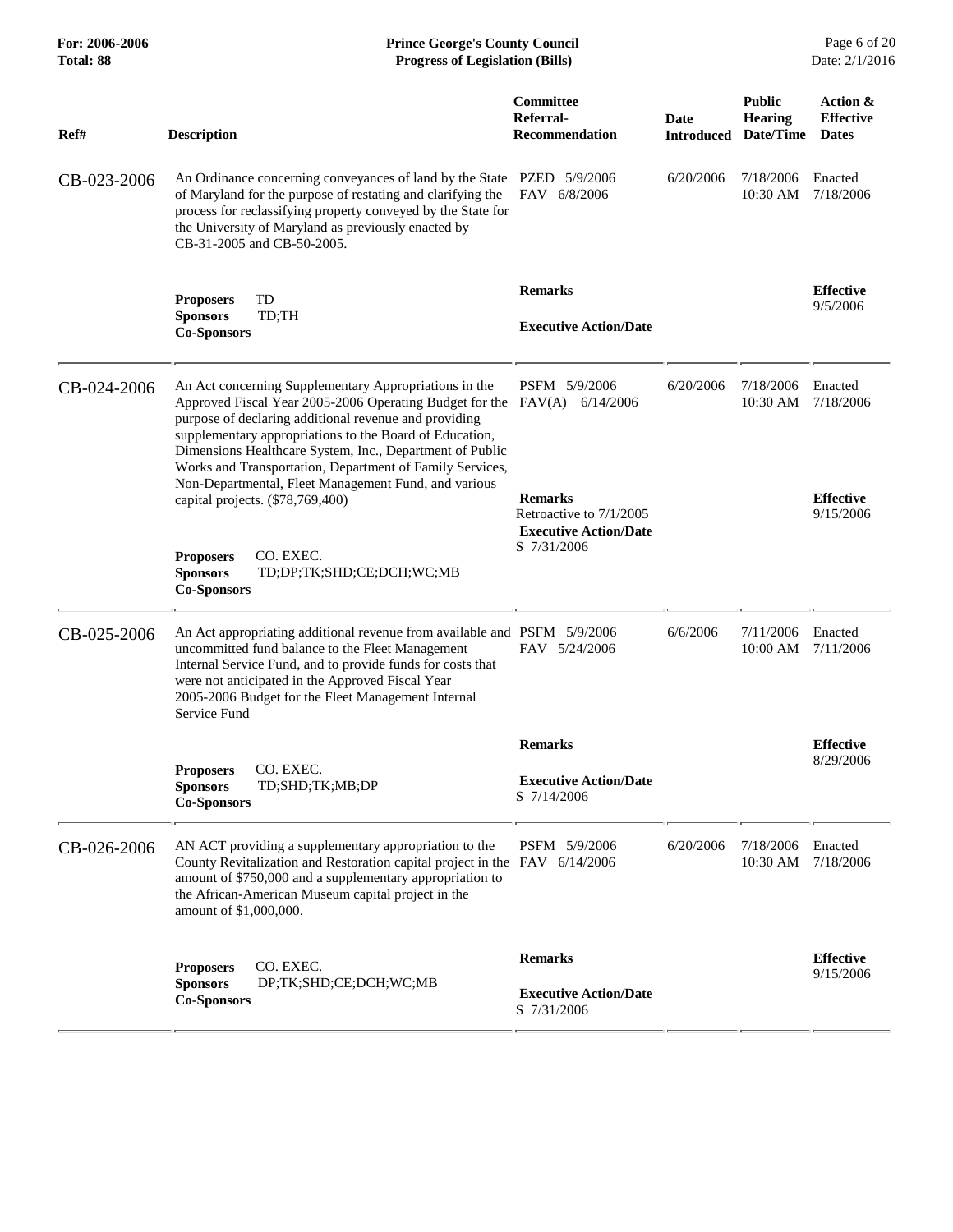#### **For: 2006-2006 Prince George's County Council** Page 7 of 20<br> **Prince George's County Council** Page 7 of 20<br> **Progress of Legislation (Bills)** Date: 2/1/2016 **Total: 88 Progress of Legislation (Bills)**

| Ref#<br>CB-027-2006 | <b>Description</b><br>An Act amending the Housing Code to add safety and<br>security requirements and standards and administrative<br>requirements and procedures for the issuance of rental<br>licenses to owners of multifamily rental facilities consisting<br>of ten $(10)$ or more units    | Committee<br>Referral-<br><b>Recommendation</b><br>$C.0.W.$ 5/16/2006 | Date<br><b>Introduced</b> | <b>Public</b><br><b>Hearing</b><br>Date/Time | Action &<br><b>Effective</b><br><b>Dates</b> |
|---------------------|--------------------------------------------------------------------------------------------------------------------------------------------------------------------------------------------------------------------------------------------------------------------------------------------------|-----------------------------------------------------------------------|---------------------------|----------------------------------------------|----------------------------------------------|
|                     |                                                                                                                                                                                                                                                                                                  | <b>Remarks</b>                                                        |                           |                                              | <b>Effective</b>                             |
|                     | <b>Proposers</b><br>CO. EXEC.<br><b>Sponsors</b><br><b>Co-Sponsors</b>                                                                                                                                                                                                                           | <b>Executive Action/Date</b>                                          |                           |                                              |                                              |
| CB-028-2006         | An Ordinance amending the Zoning Ordinance to require a C.O.W. 5/16/2006<br>Safety and Security Plan for the approval of Detailed Site<br>Plans and Specific Design Plans for multifamily dwellings<br>of ten $(10)$ or more units                                                               |                                                                       |                           |                                              |                                              |
|                     | CO. EXEC.<br><b>Proposers</b>                                                                                                                                                                                                                                                                    | <b>Remarks</b>                                                        |                           |                                              | <b>Effective</b>                             |
|                     | <b>Sponsors</b><br><b>Co-Sponsors</b>                                                                                                                                                                                                                                                            | <b>Executive Action/Date</b>                                          |                           |                                              |                                              |
| CB-029-2006         | An Act amending the Building Code to add requirements<br>for permitting and use and occupancy of multifamily<br>dwellings having ten (10) or more units                                                                                                                                          | $C.0.W.$ 5/16/2006                                                    |                           |                                              |                                              |
|                     | CO. EXEC.<br><b>Proposers</b><br><b>Sponsors</b><br><b>Co-Sponsors</b>                                                                                                                                                                                                                           | <b>Remarks</b><br><b>Executive Action/Date</b>                        |                           |                                              | <b>Effective</b>                             |
|                     |                                                                                                                                                                                                                                                                                                  |                                                                       |                           |                                              |                                              |
| CB-030-2006         | An Act authorizing the Police Department to review and<br>approve Safety and Security Plans submitted in conjunction<br>with applications for building permits and multifamily<br>rental facility licenses for owners of multifamily rental<br>facilities consisting of ten $(10)$ or more units | $C.0.W.$ $5/16/2006$                                                  |                           |                                              |                                              |
|                     |                                                                                                                                                                                                                                                                                                  | <b>Remarks</b>                                                        |                           |                                              | <b>Effective</b>                             |
|                     | CO. EXEC.<br><b>Proposers</b><br><b>Sponsors</b><br><b>Co-Sponsors</b>                                                                                                                                                                                                                           | <b>Executive Action/Date</b>                                          |                           |                                              |                                              |
| CB-031-2006         | An Ordinance concerning Use and Occupancy permits to<br>authorize the County to exercise expedited enforcement<br>procedures to address activities that are unlawful and<br>activities that pose an imminent danger to the health, safety,<br>and welfare of the public.                         | $C.0.W.$ $5/16/2006$<br>FAV 5/30/2006                                 | 6/13/2006                 | 7/18/2006<br>10:00 AM                        | Enacted<br>7/18/2006                         |
|                     | TD<br><b>Proposers</b><br><b>Sponsors</b><br>TD;TH;DP;TK;SHD;CE;DCH;WC;MB<br><b>Co-Sponsors</b>                                                                                                                                                                                                  | <b>Remarks</b><br><b>Executive Action/Date</b>                        |                           |                                              | <b>Effective</b><br>9/5/2006                 |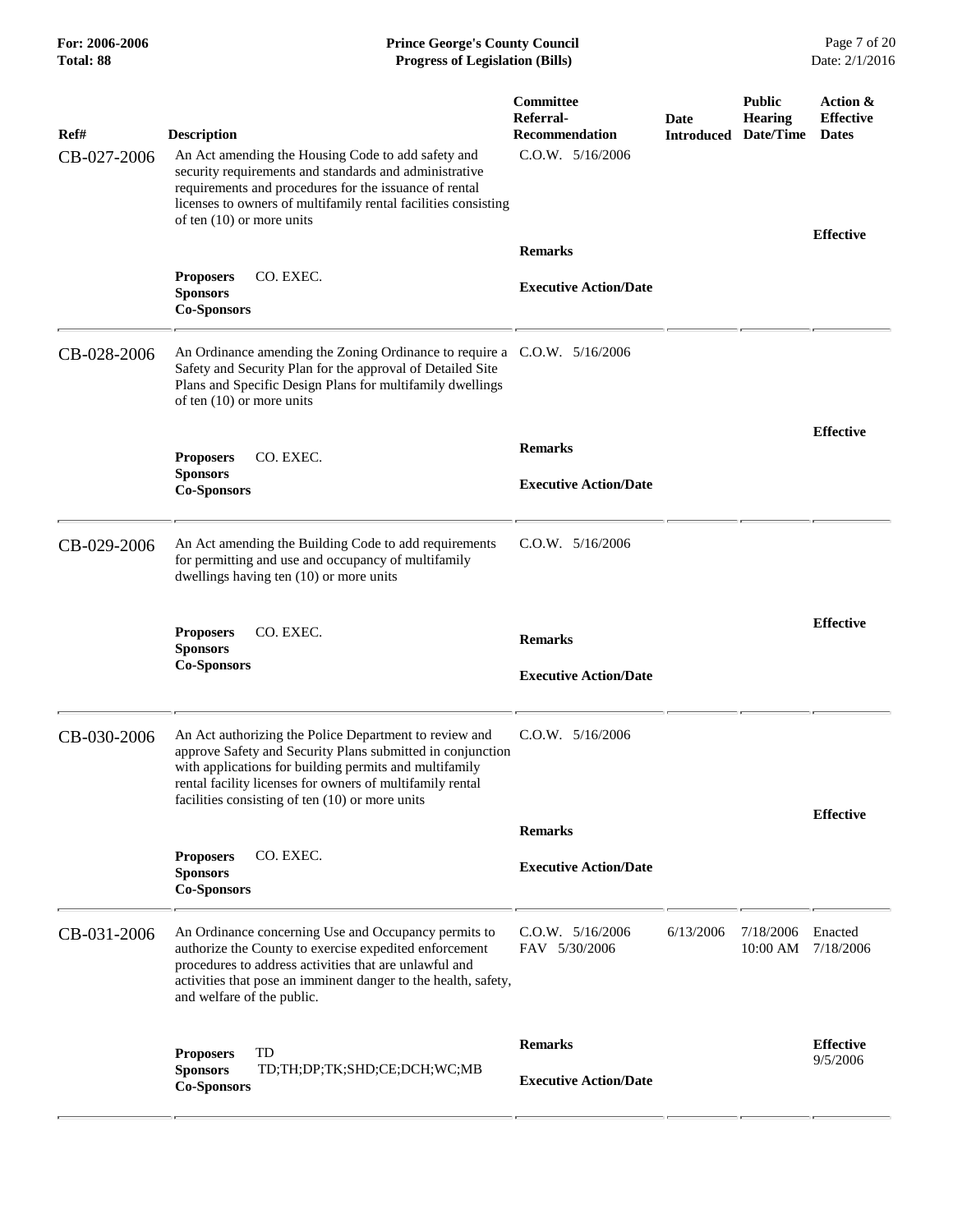| For: 2006-2006<br>Total: 88 | <b>Prince George's County Council</b><br><b>Progress of Legislation (Bills)</b>                                                                                                                                                                                                                  |                                                                       |                                        |                                                                       | Page 8 of 20<br>Date: 2/1/2016                                       |
|-----------------------------|--------------------------------------------------------------------------------------------------------------------------------------------------------------------------------------------------------------------------------------------------------------------------------------------------|-----------------------------------------------------------------------|----------------------------------------|-----------------------------------------------------------------------|----------------------------------------------------------------------|
| Ref#<br>CB-032-2006         | <b>Description</b><br>An Act declaring an additional \$30.1 million in revenue and PSFM 5/23/2006<br>appropriating that revenue in excess of budget estimates to<br>provide for costs that were not anticipated in the Approved<br>Fiscal Year 2005-2006 Budget                                  | Committee<br>Referral-<br><b>Recommendation</b><br>FAV 6/14/2006      | Date<br><b>Introduced</b><br>6/20/2006 | <b>Public</b><br><b>Hearing</b><br>Date/Time<br>7/18/2006<br>11:00 AM | Action &<br><b>Effective</b><br><b>Dates</b><br>Enacted<br>7/18/2006 |
|                             | CO. EXEC.<br><b>Proposers</b><br><b>Sponsors</b><br>DP;SHD;CE;DCH;MB<br><b>Co-Sponsors</b>                                                                                                                                                                                                       | <b>Remarks</b><br><b>Executive Action/Date</b><br>S 7/31/2006         |                                        |                                                                       | <b>Effective</b><br>9/15/2006                                        |
| CB-033-2006                 | An Act transferring appropriations between capital projects PSFM 5/23/2006<br>in the amount of \$2,220,000 from the Contingency Fund to FAV 6/14/2006<br>the following capital projects: Brown Station Road Landfill<br>for \$1,820,000 and County Buildings Major Renovations<br>for \$400,000. |                                                                       | 6/20/2006                              | 7/18/2006<br>11:00 AM                                                 | Enacted<br>7/18/2006                                                 |
|                             | CO. EXEC.<br><b>Proposers</b><br><b>Sponsors</b><br>DP;TK;SHD<br><b>Co-Sponsors</b>                                                                                                                                                                                                              | <b>Remarks</b><br><b>Executive Action/Date</b><br>S 7/31/2006         |                                        |                                                                       | <b>Effective</b><br>9/15/2006                                        |
| CB-034-2006                 | An Act approving the Prince George's County portion of<br>the Maryland-National Capital Park and Planning<br>Commission budget and making appropriations and levying<br>certain taxes for FY 2007 for the M-NCPPC                                                                                |                                                                       | 5/25/2006                              |                                                                       | Enacted<br>5/25/2006                                                 |
|                             | TD<br><b>Proposers</b><br><b>Sponsors</b><br>TD;DP;TK;SHD;CE;DCH;WC;MB<br><b>Co-Sponsors</b>                                                                                                                                                                                                     | <b>Remarks</b><br><b>Executive Action/Date</b><br>$S \frac{6}{2}2006$ |                                        |                                                                       | <b>Effective</b><br>7/1/2006                                         |
| CB-035-2006                 | An Act concerning FY2006-2007 Current Expense and<br><b>Capital Budgets</b>                                                                                                                                                                                                                      |                                                                       | 5/25/2006                              |                                                                       | Enacted<br>5/25/2006                                                 |
|                             | <b>Proposers</b><br>TD<br>TD;TK;DP;SHD;CE;DCH;WC;MB<br><b>Sponsors</b><br><b>Co-Sponsors</b>                                                                                                                                                                                                     | <b>Remarks</b><br><b>Executive Action/Date</b><br>$S$ 6/2/2006        |                                        |                                                                       | <b>Effective</b><br>7/1/2006                                         |
| CB-036-2006                 | An Ordinance requiring approval of a Detailed Site Plan for PZED 5/30/2006<br>development of property adjacent to a Historic District and HELD 6/8/2006<br>making stylistic changes concerning Detailed Site Plans.                                                                              | FAV(A) 6/15/2006                                                      | 6/20/2006                              | 7/18/2006<br>10:30 AM                                                 | Enacted<br>7/18/2006                                                 |
|                             | TK<br><b>Proposers</b><br>TK;SHD;TD<br><b>Sponsors</b><br><b>Co-Sponsors</b>                                                                                                                                                                                                                     | <b>Remarks</b><br><b>Executive Action/Date</b>                        |                                        |                                                                       | <b>Effective</b><br>9/5/2006                                         |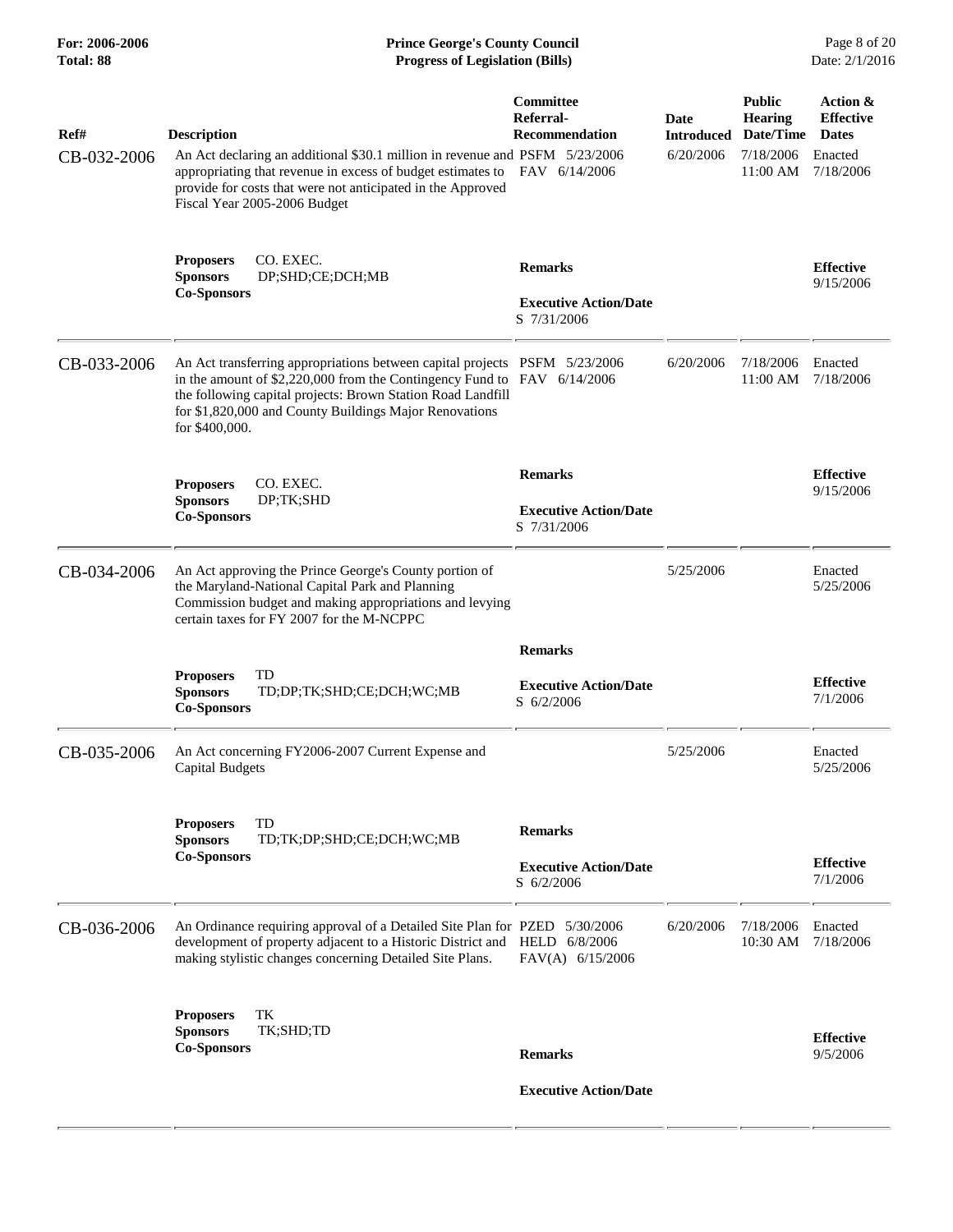| <b>Prince George's County Council</b><br><b>Progress of Legislation (Bills)</b>                                                                                                                   |                                                                                                                                  |                                                                                           |                          | Page 9 of 20<br>Date: 2/1/2016                          |  |
|---------------------------------------------------------------------------------------------------------------------------------------------------------------------------------------------------|----------------------------------------------------------------------------------------------------------------------------------|-------------------------------------------------------------------------------------------|--------------------------|---------------------------------------------------------|--|
| <b>Description</b>                                                                                                                                                                                | <b>Committee</b><br>Referral-<br><b>Recommendation</b>                                                                           | Date<br><b>Introduced</b>                                                                 | <b>Public</b><br>Hearing | Action &<br><b>Effective</b><br><b>Dates</b>            |  |
| regulations.                                                                                                                                                                                      | NR(A) 6/15/2006                                                                                                                  |                                                                                           | 10:30 AM                 | Enacted<br>7/18/2006                                    |  |
| TK<br><b>Proposers</b><br>TK;DP;SHD<br><b>Sponsors</b><br><b>Co-Sponsors</b>                                                                                                                      | <b>Remarks</b>                                                                                                                   |                                                                                           |                          | <b>Effective</b><br>9/5/2006                            |  |
|                                                                                                                                                                                                   | <b>Executive Action/Date</b>                                                                                                     |                                                                                           |                          |                                                         |  |
| An Act adding certain classes of work to the International<br>Association of Fire Fighters, Local 1619, AFL-CIO<br>(Civilians) Salary Schedule "H" and amending the<br><b>Classification Plan</b> | PSFM 5/30/2006<br>FAV 6/14/2006                                                                                                  | 6/20/2006                                                                                 | 7/18/2006<br>11:00 AM    | Enacted<br>7/18/2006                                    |  |
| CO. EXEC.<br><b>Proposers</b><br><b>Sponsors</b><br>TD;TK;SHD;CE;DCH;MB;DP<br><b>Co-Sponsors</b>                                                                                                  | <b>Remarks</b><br>See also CB-39-2006 &<br>CR-46-2006; Retroactive<br>to 7/1/2005<br><b>Executive Action/Date</b><br>S 7/31/2006 |                                                                                           |                          | <b>Effective</b><br>9/15/2006                           |  |
| An Act concerning the International Association of Fire<br>Fighters, Local 1619, AFL-CIO (Civilians) Collective<br>Bargaining Agreement July 1, 2005 through June 30, 2007                        | PSFM 5/30/2006<br>FAV 6/14/2006                                                                                                  | 6/20/2006                                                                                 | 7/18/2006<br>11:00 AM    | Enacted<br>7/18/2006                                    |  |
| CO. EXEC.<br><b>Proposers</b><br><b>Sponsors</b><br>TD;DP;TK;SHD;CE;DCH;WC;MB<br><b>Co-Sponsors</b>                                                                                               | <b>Remarks</b><br>See also CB-38-2006 &<br>CR-49-2006; Retroactive<br>to 7/1/2005<br><b>Executive Action/Date</b><br>S 7/31/2006 |                                                                                           |                          | <b>Effective</b><br>9/15/2006                           |  |
| An Act amending the Classification Plan by changing the<br>grades of the Construction Standards Inspector and<br>Engineer class series                                                            | PSFM 5/30/2006<br>6/14/2006<br>HELD<br>FAV(A) 10/11/2006                                                                         |                                                                                           |                          | 10:00 AM 11/14/2006                                     |  |
| CO. EXEC.<br><b>Proposers</b><br><b>Sponsors</b><br>DP;SHD;TD;MB;CE<br><b>Co-Sponsors</b>                                                                                                         | <b>Remarks</b>                                                                                                                   |                                                                                           |                          | <b>Effective</b><br>1/22/2007                           |  |
|                                                                                                                                                                                                   | <b>Executive Action/Date</b><br>S 12/5/2006                                                                                      |                                                                                           |                          |                                                         |  |
|                                                                                                                                                                                                   | An Ordinance allowing rezoning to the R-T Zone, under                                                                            | PZED 5/30/2006<br>certain circumstances, and making changes to the R-T Zone HELD 6/8/2006 | 6/20/2006                | Date/Time<br>7/18/2006<br>10/17/2006 11/14/2006 Enacted |  |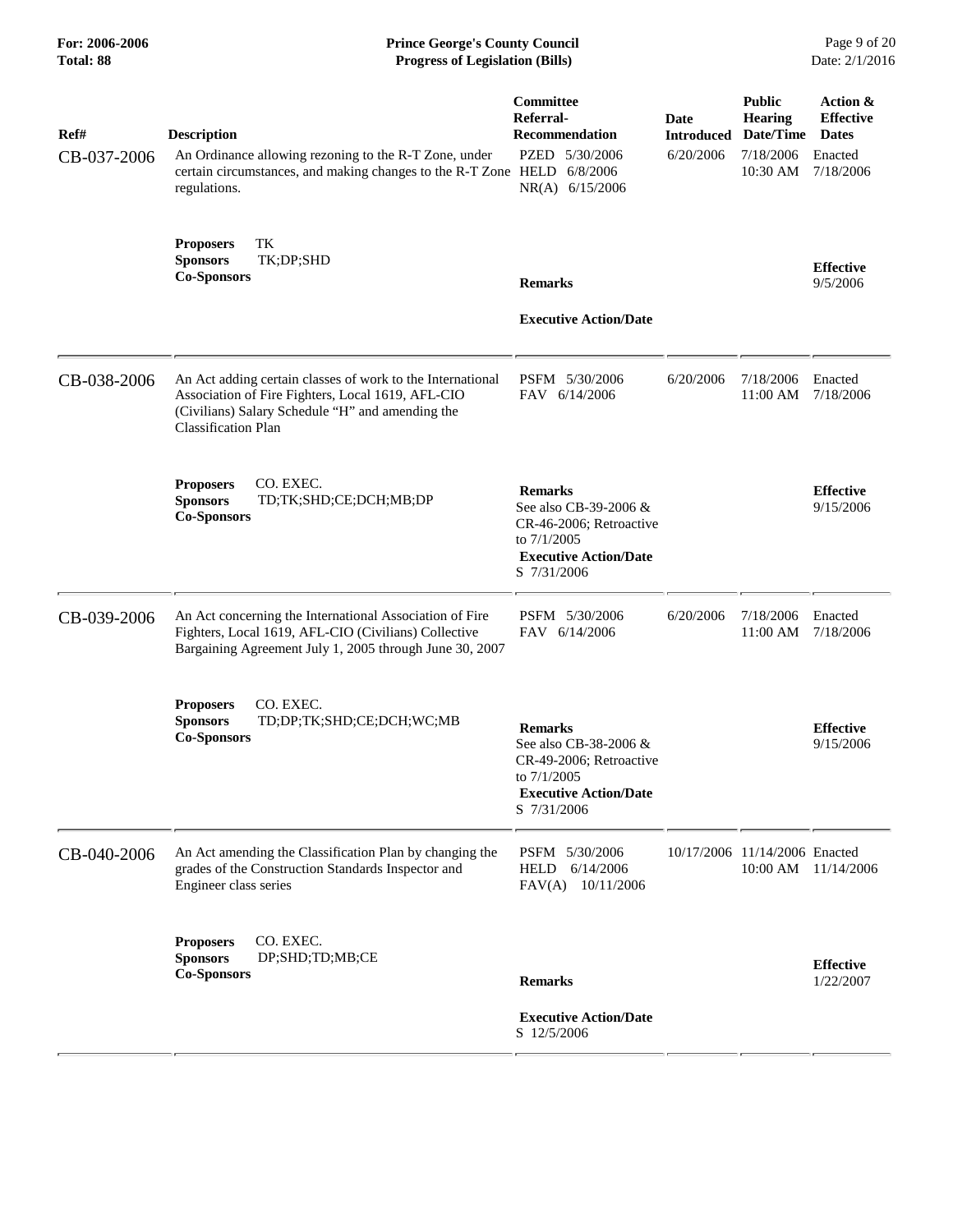| <b>Prince George's County Council</b><br>Date: 2/1/2016<br><b>Progress of Legislation (Bills)</b> |                                              |                                                       |  |
|---------------------------------------------------------------------------------------------------|----------------------------------------------|-------------------------------------------------------|--|
| Date<br><b>Introduced</b>                                                                         | <b>Public</b><br><b>Hearing</b><br>Date/Time | Action &<br><b>Effective</b><br><b>Dates</b>          |  |
| 6/6/2006                                                                                          | 7/18/2006<br>10:00 AM                        | Enacted<br>7/18/2006<br><b>Effective</b><br>7/18/2006 |  |
|                                                                                                   |                                              |                                                       |  |
|                                                                                                   |                                              |                                                       |  |
| 6/6/2006                                                                                          | 7/18/2006<br>10:00 AM                        | Enacted<br>7/18/2006                                  |  |
|                                                                                                   |                                              | <b>Effective</b>                                      |  |
|                                                                                                   |                                              | 7/31/2006                                             |  |
| 6/20/2006                                                                                         | 7/18/2006<br>11:00 AM                        | Enacted<br>7/18/2006                                  |  |
|                                                                                                   |                                              | <b>Effective</b><br>9/15/2006                         |  |
| 6/20/2006                                                                                         | 7/18/2006<br>11:00 AM                        | Enacted<br>7/18/2006                                  |  |
|                                                                                                   |                                              | <b>Effective</b><br>9/15/2006                         |  |
|                                                                                                   |                                              |                                                       |  |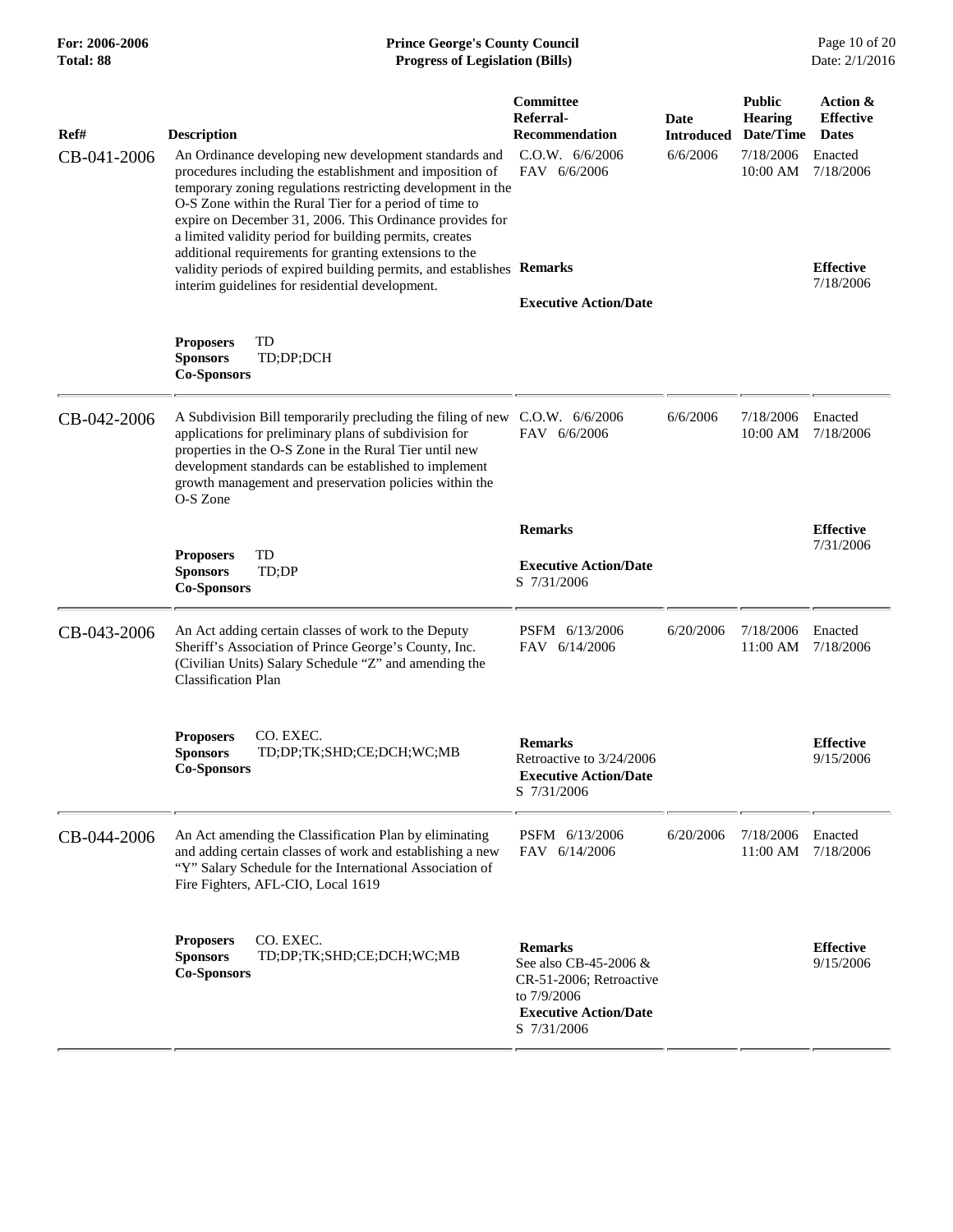| For: 2006-2006<br>Total: 88 | <b>Prince George's County Council</b><br><b>Progress of Legislation (Bills)</b>                                                                                                                                                  |                                                                                                                                       |                                  |                                              | Page 11 of 20<br>Date: 2/1/2016              |
|-----------------------------|----------------------------------------------------------------------------------------------------------------------------------------------------------------------------------------------------------------------------------|---------------------------------------------------------------------------------------------------------------------------------------|----------------------------------|----------------------------------------------|----------------------------------------------|
| Ref#                        | <b>Description</b>                                                                                                                                                                                                               | Committee<br>Referral-<br><b>Recommendation</b>                                                                                       | <b>Date</b><br><b>Introduced</b> | <b>Public</b><br><b>Hearing</b><br>Date/Time | Action &<br><b>Effective</b><br><b>Dates</b> |
| CB-045-2006                 | An Act concerning the International Association of Fire<br>Fighters, AFL-CIO, Local 1619 (Fire Fighters, Paramedics<br>and Emergency Response Technicians) Collective<br>Bargaining Agreement July 1, 2005 through June 30, 2007 | PSFM 6/13/2006<br>FAV 6/14/2006                                                                                                       | 6/20/2006                        | 7/18/2006<br>11:00 AM                        | Enacted<br>7/18/2006                         |
|                             | CO. EXEC.<br><b>Proposers</b><br><b>Sponsors</b><br>TD;DP;TK;SHD;CE;DCH;WC;MB<br><b>Co-Sponsors</b>                                                                                                                              | <b>Remarks</b><br>See also CB-44-2006 $\&$<br>CR-51-2006; Retroactive<br>to $7/1/2005$<br><b>Executive Action/Date</b><br>S 7/31/2006 |                                  |                                              | <b>Effective</b><br>9/15/2006                |
| CB-046-2006                 | An Subdivision Bill for the purpose of exempting<br>Eleemosynary or Philanthropic Institutions from filing a<br>subdivision plat under certain circumstances.                                                                    | PZED 6/20/2006<br>FAV 7/11/2006                                                                                                       | 7/18/2006                        | 9/19/2006<br>1:30 PM                         | Enacted<br>9/19/2006                         |
|                             | <b>Proposers</b><br>МB<br><b>Sponsors</b><br>MB;DP<br><b>Co-Sponsors</b>                                                                                                                                                         | <b>Remarks</b><br><b>Executive Action/Date</b><br>S 10/2/2006                                                                         |                                  |                                              | <b>Effective</b><br>11/2/2006                |
| CB-047-2006                 | An Act concerning the establishment of a Purchase of<br>Development Rights Program to permit the acquisition of<br>conservation easements                                                                                        | C.O.W. 6/20/2006<br>FAV(A) 6/20/2006                                                                                                  | 6/20/2006                        | 7/18/2006<br>10:30 AM                        | Enacted<br>7/18/2006                         |
|                             | <b>Proposers</b><br>TD;MB;SHD;DCH;DP;CE<br><b>Sponsors</b><br>TD;MB;SHD;DCH;DP;CE<br><b>Co-Sponsors</b>                                                                                                                          | <b>Remarks</b><br><b>Executive Action/Date</b><br>S 7/31/2006                                                                         |                                  |                                              | <b>Effective</b><br>9/15/2006                |
| CB-048-2006                 | An Ordinance to impose specific Development District<br>Standards on Development District Overlay Zone property                                                                                                                  | PZED 6/20/2006                                                                                                                        |                                  |                                              |                                              |

with industrial uses adjacent to property with residential or residential-mixed uses, and on DDOZ property in the I-1 Zone, where potential truck routes run by residential or

**Sponsors Co-Sponsors** 

 **Executive Action/Date Proposers** DP

residential-mixed properties. **Effective Remarks**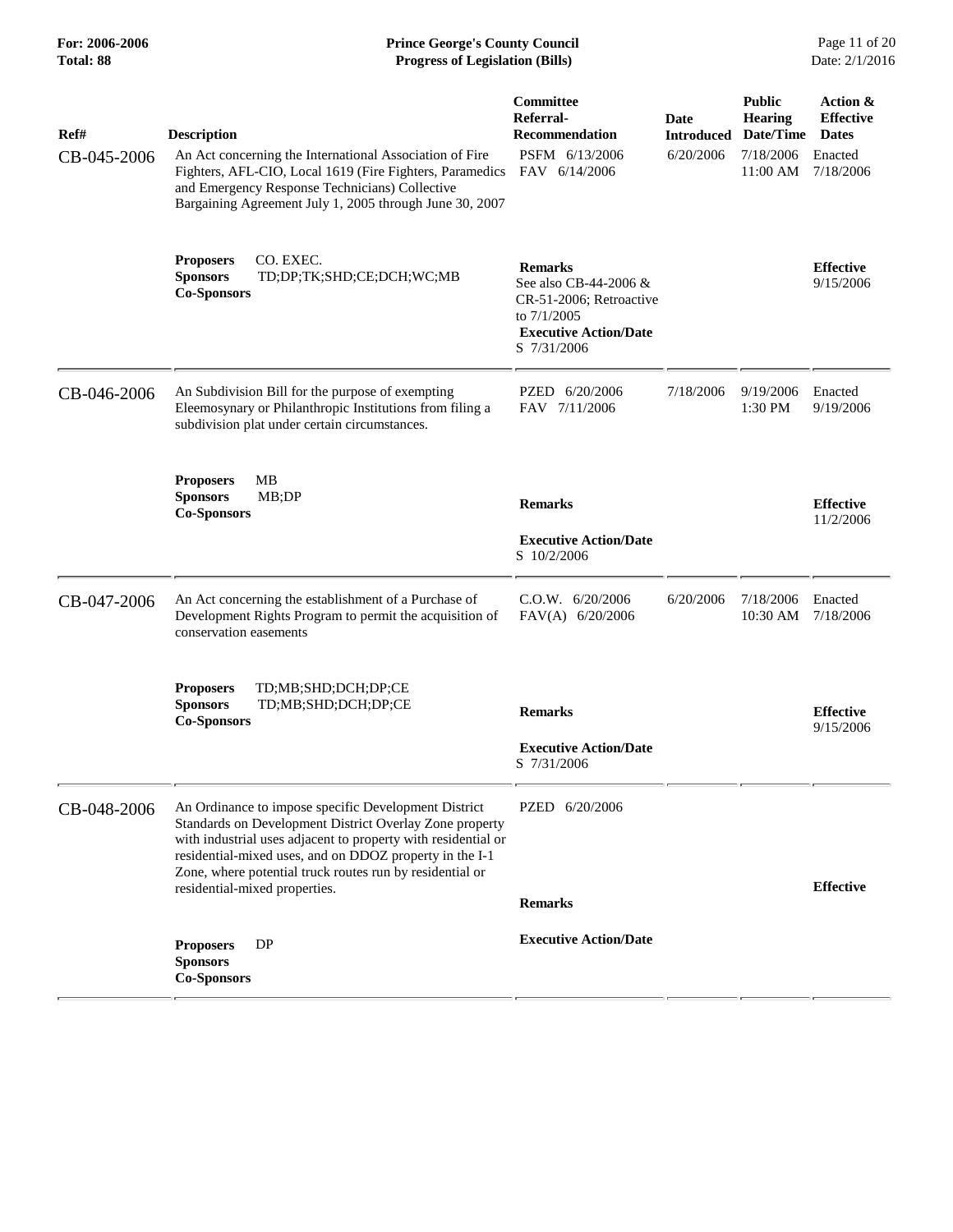#### **For: 2006-2006 Prince George's County Council** Page 12 of 20<br> **Prince George's County Council** Page 12 of 20<br> **Progress of Legislation (Bills)** Date: 2/1/2016 **Total: 88 Progress of Legislation (Bills)**

| Ref#<br>CB-049-2006 | <b>Description</b><br>An Act concerning Borrowing to finance Capital Projects<br>for Public Works and Transportation Facilities in an amount FAV 7/11/2006<br>not to exceed \$62,327,000, and providing for the issuance<br>of such bonds subject to referendum of the legal voters of<br>the County | Committee<br>Referral-<br><b>Recommendation</b><br>C.O.W. 6/20/2006                           | Date<br><b>Introduced</b><br>6/20/2006 | <b>Public</b><br><b>Hearing</b><br>Date/Time<br>7/18/2006<br>11:00 AM | Action &<br><b>Effective</b><br><b>Dates</b><br>Enacted<br>7/18/2006 |
|---------------------|------------------------------------------------------------------------------------------------------------------------------------------------------------------------------------------------------------------------------------------------------------------------------------------------------|-----------------------------------------------------------------------------------------------|----------------------------------------|-----------------------------------------------------------------------|----------------------------------------------------------------------|
|                     | CO. EXEC.<br><b>Proposers</b><br><b>Sponsors</b><br>TD;DP;TK;SHD;CE;DCH;WC;MB<br><b>Co-Sponsors</b>                                                                                                                                                                                                  | <b>Remarks</b><br>Voters approved<br>11/7/2006<br><b>Executive Action/Date</b><br>S 7/31/2006 |                                        |                                                                       | <b>Effective</b><br>11/20/2006                                       |
| CB-050-2006         | An Act concerning borrowing to finance Capital Projects<br>for Library Facilities in an amount not to exceed<br>\$11,288,000, and providing for the issuance of such bonds<br>subject to referendum of the legal voters of the County                                                                | C.0.W. 6/20/2006<br>7/11/2006<br><b>FAV</b>                                                   | 6/20/2006                              | 7/18/2006<br>11:00 AM                                                 | Enacted<br>7/18/2006                                                 |
|                     | CO. EXEC.<br><b>Proposers</b><br><b>Sponsors</b><br>TD;DP;TK;SHD;CE;DCH;WC;MB<br><b>Co-Sponsors</b>                                                                                                                                                                                                  | <b>Remarks</b><br>Voters approved<br>11/7/2006<br><b>Executive Action/Date</b><br>S 7/31/2006 |                                        |                                                                       | <b>Effective</b><br>11/20/2006                                       |
| CB-051-2006         | An Act concerning borrowing to finance Capital Projects<br>for Public Safety Facilities in an amount not to exceed<br>\$9,259,000, and providing for the issuance of such bonds<br>subject to referendum of the legal voters of the County                                                           | C.0.W. 6/20/2006<br>FAV 7/11/2006                                                             | 6/20/2006                              | 7/18/2006<br>11:00 AM                                                 | Enacted<br>7/18/2006                                                 |
|                     | CO. EXEC.<br><b>Proposers</b><br><b>Sponsors</b><br>TD;TK;SHD;DP;CE;DCH;WC;MB<br><b>Co-Sponsors</b>                                                                                                                                                                                                  | <b>Remarks</b><br>Voters approved<br>11/7/2006<br><b>Executive Action/Date</b><br>S 7/31/2006 |                                        |                                                                       | <b>Effective</b><br>11/20/2006                                       |
| CB-052-2006         | An Act concerning borrowing to finance Capital Projects<br>for County Buildings in an amount not to exceed<br>\$15,600,000, and providing for the issuance of such bonds<br>subject to referendum of the legal voters of the County                                                                  | C.0.W. 6/20/2006<br>FAV 7/11/2006                                                             | 6/20/2006                              | 7/18/2006<br>11:00 AM                                                 | Enacted<br>7/18/2006                                                 |
|                     | CO. EXEC.<br><b>Proposers</b><br><b>Sponsors</b><br>DP;TK;SHD;CE;DCH;WC;MB<br><b>Co-Sponsors</b>                                                                                                                                                                                                     | <b>Remarks</b><br>Voters approved<br>11/7/2006<br><b>Executive Action/Date</b><br>S 7/31/2006 |                                        |                                                                       | <b>Effective</b><br>11/20/2006                                       |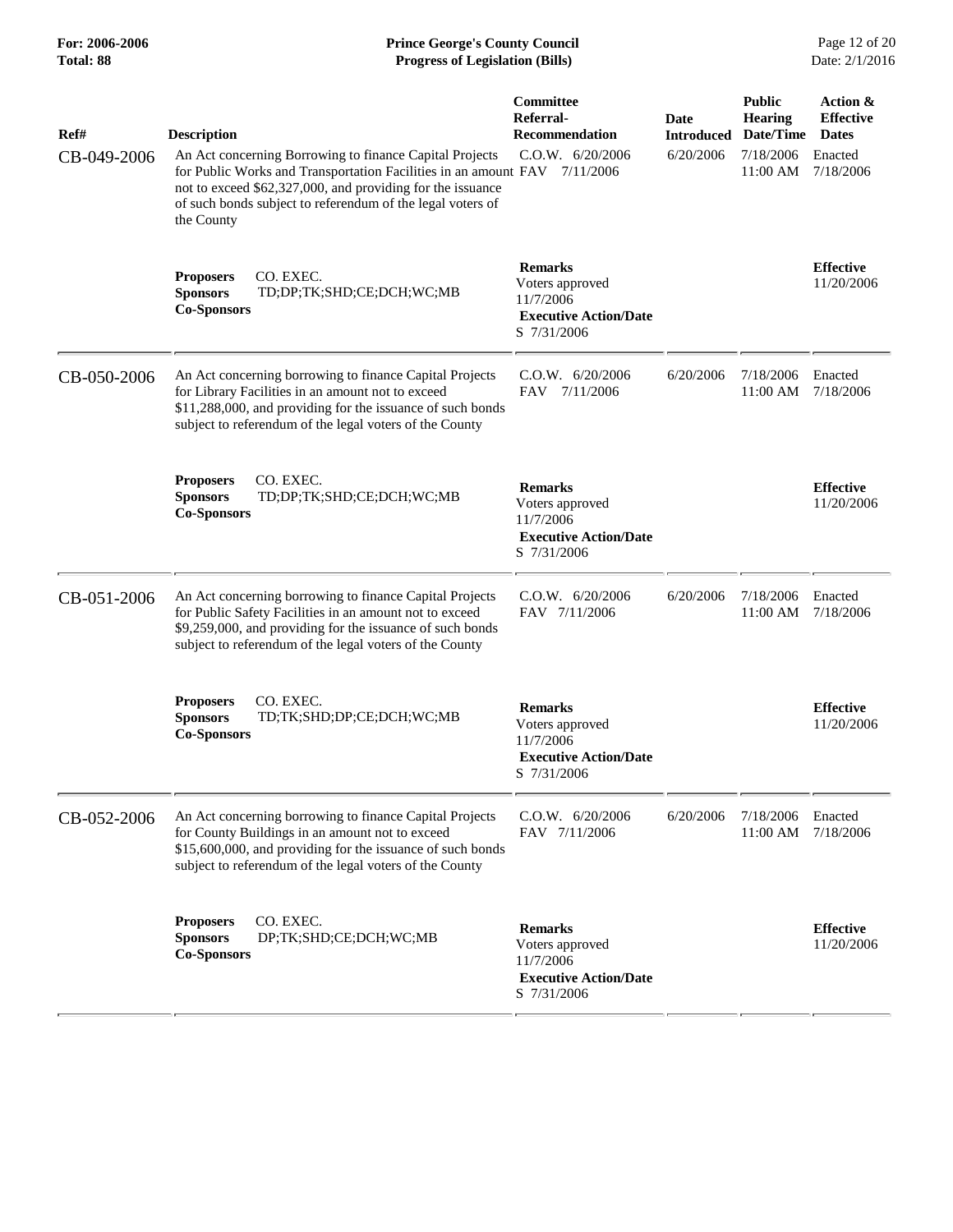| Ref#<br>CB-053-2006 | <b>Description</b><br>An Act concerning borrowing to finance Capital Projects<br>for Prince George's Community College in an amount not<br>to exceed \$15,499,000, and providing for the issuance of<br>such bonds subject to referendum of the legal voters of the<br>County | Committee<br>Referral-<br><b>Recommendation</b><br>C.O.W. 6/20/2006<br>FAV 7/11/2006          | Date<br><b>Introduced</b><br>6/20/2006 | <b>Public</b><br><b>Hearing</b><br>Date/Time<br>7/18/2006<br>11:00 AM | Action &<br><b>Effective</b><br><b>Dates</b><br>Enacted<br>7/18/2006 |
|---------------------|-------------------------------------------------------------------------------------------------------------------------------------------------------------------------------------------------------------------------------------------------------------------------------|-----------------------------------------------------------------------------------------------|----------------------------------------|-----------------------------------------------------------------------|----------------------------------------------------------------------|
|                     | CO. EXEC.<br><b>Proposers</b><br><b>Sponsors</b><br>TD;DP;TK;SHD;CE;DCH;WC;MB<br><b>Co-Sponsors</b>                                                                                                                                                                           | <b>Remarks</b><br>Voters approved<br>11/7/2006<br><b>Executive Action/Date</b><br>S 7/31/2006 |                                        |                                                                       | <b>Effective</b><br>11/20/2006                                       |
| CB-054-2006         | An Act establishing the homestead property tax credit for<br>the County property tax for the taxable year beginning July FAV 7/11/2006<br>1, 2007, as required by State law                                                                                                   | C.O.W. 6/20/2006                                                                              | 7/18/2006                              | 9/19/2006<br>1:30 PM                                                  | Enacted<br>9/19/2006                                                 |
|                     | CO. EXEC.<br><b>Proposers</b><br><b>Sponsors</b><br>TD<br><b>Co-Sponsors</b>                                                                                                                                                                                                  | <b>Remarks</b><br><b>Executive Action/Date</b><br>S 9/19/2006                                 |                                        |                                                                       | <b>Effective</b><br>11/6/2006                                        |
| CB-055-2006         | An Act authorizing Prince George's County, Maryland to<br>borrow money in an amount not exceeding \$131,602,000 to FAV 7/11/2006<br>finance school construction projects                                                                                                      | $C.0.W.$ 6/20/2006                                                                            | 6/20/2006                              | 7/18/2006<br>11:30 AM                                                 | Enacted<br>7/18/2006                                                 |
|                     | CO. EXEC.<br><b>Proposers</b><br><b>Sponsors</b><br>TD;DP;TK;SHD;CE;DCH;WC;MB<br><b>Co-Sponsors</b>                                                                                                                                                                           | <b>Remarks</b><br><b>Executive Action/Date</b><br>S 7/31/2006                                 |                                        |                                                                       | <b>Effective</b><br>9/15/2006                                        |
| CB-056-2006         | An Act concerning the issuance and sale of General<br>Obligation Bonds to finance County and School Capital<br>Projects in an amount not to exceed \$239,043,000                                                                                                              | C.O.W. 6/20/2006<br>FAV 7/11/2006                                                             | 6/20/2006                              | 7/18/2006<br>11:30 AM                                                 | Enacted<br>7/18/2006                                                 |
|                     | CO. EXEC.<br><b>Proposers</b><br><b>Sponsors</b><br>TD;DP;SHD;DCH;MB;TK;WC<br><b>Co-Sponsors</b>                                                                                                                                                                              | <b>Remarks</b><br><b>Executive Action/Date</b><br>S 7/31/2006                                 |                                        |                                                                       | <b>Effective</b><br>9/15/2006                                        |
| CB-057-2006         | An Act concerning the issuance and sale of General<br>Obligation Stormwater Management Bonds in an amount<br>not to exceed \$9,701,000                                                                                                                                        | $C.0.W.$ 6/20/2006<br>FAV 7/11/2006                                                           | 6/20/2006                              | 7/18/2006<br>11:30 AM                                                 | Enacted<br>7/18/2006                                                 |
|                     | CO. EXEC.<br><b>Proposers</b><br><b>Sponsors</b><br>DP;TK;SHD;DCH;WC;MB<br><b>Co-Sponsors</b>                                                                                                                                                                                 | <b>Remarks</b><br><b>Executive Action/Date</b><br>S 7/31/2006                                 |                                        |                                                                       | <b>Effective</b><br>9/15/2006                                        |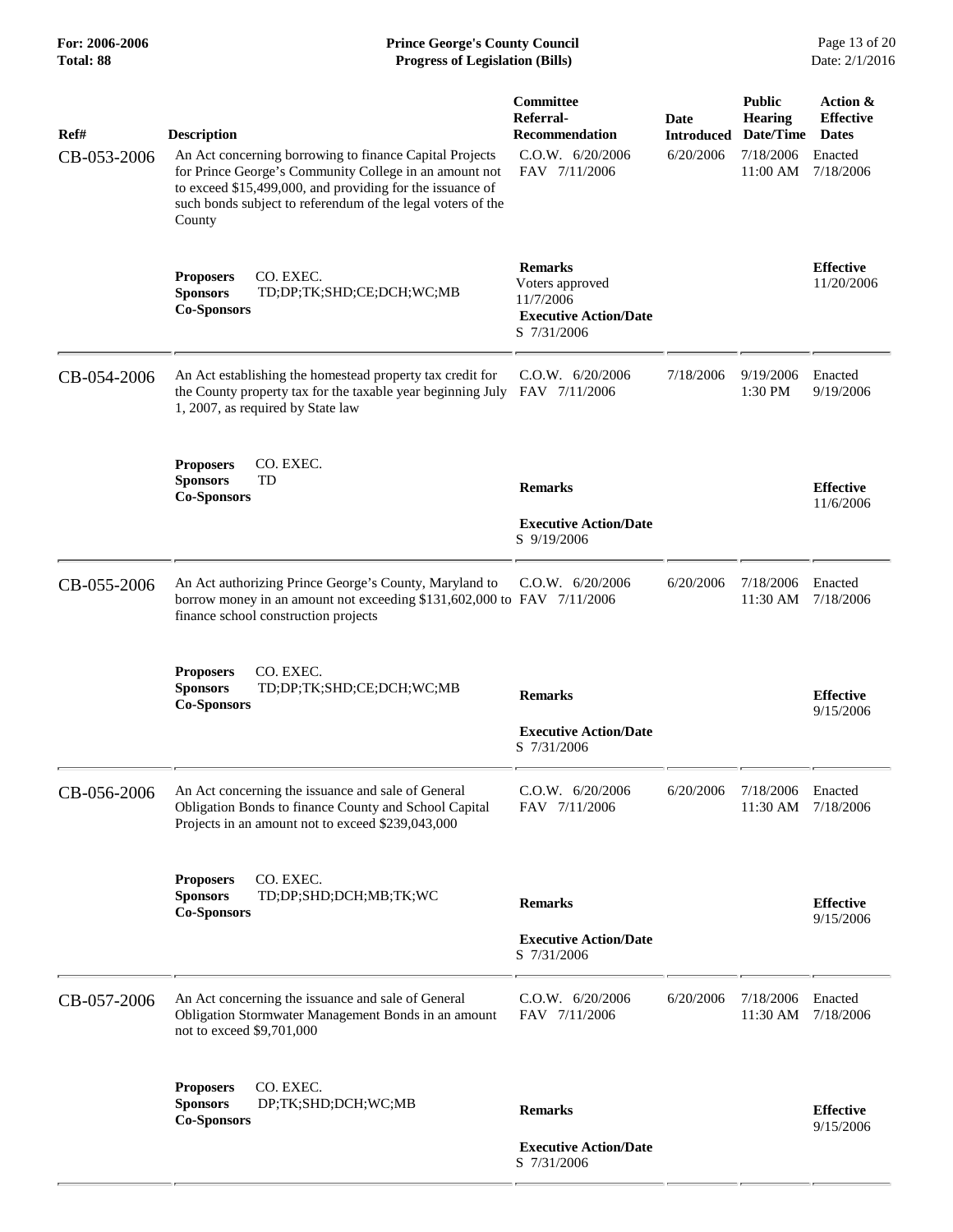## **For: 2006-2006 Prince George's County Council** Page 14 of 20<br> **Prince George's County Council** Page 14 of 20<br> **Progress of Legislation (Bills)** Date: 2/1/2016 **Total: 88 Progress of Legislation (Bills)**

| Ref#        | Description                                                                                                                                                                                                                                                                                                                                                                                                                                                                                                                                                               | Committee<br>Referral-<br><b>Recommendation</b>                                | Date<br>Introduced | <b>Public</b><br><b>Hearing</b><br>Date/Time | Action &<br><b>Effective</b><br><b>Dates</b>          |
|-------------|---------------------------------------------------------------------------------------------------------------------------------------------------------------------------------------------------------------------------------------------------------------------------------------------------------------------------------------------------------------------------------------------------------------------------------------------------------------------------------------------------------------------------------------------------------------------------|--------------------------------------------------------------------------------|--------------------|----------------------------------------------|-------------------------------------------------------|
| CB-058-2006 | An Act proposing a new Section 607 and amendments to<br>Sections 402, 804, and 806 of the Charter of Prince<br>George's County to provide a statement of the County to<br>encourage and support local and minority business in the<br>County; to amend the time for Council consideration of the<br>proposed County budget; to provide that the annual budget<br>document contain forecasts of goods and services that<br>would necessitate competitive bidding; and to provide that<br>reports of certain positions in the exempt service be<br>submitted semi-annually. | <b>Remarks</b><br>Voters approved<br>11/7/2006<br><b>Executive Action/Date</b> | 6/20/2006          | 7/18/2006<br>11:30 AM                        | Enacted<br>7/18/2006<br><b>Effective</b><br>12/8/2006 |
|             | TD<br><b>Proposers</b><br><b>Sponsors</b><br>TD;DP;SHD;TK;CE;DCH;WC;MB<br><b>Co-Sponsors</b>                                                                                                                                                                                                                                                                                                                                                                                                                                                                              |                                                                                |                    |                                              |                                                       |
| CB-059-2006 | An Act proposing amendments to Sections 317 and 411 of<br>the Charter of Prince George's Count to amend the<br>prescribed scheduling and notice periods for legislation by<br>the Clerk of the Council; to amend the time for presentation<br>of enacted bills to the County Executive; and to authorize<br>amendments to the County legislative process during an<br>emergency declared by the Governor for matters relating to<br>and responsive to the emergency.                                                                                                      | <b>Remarks</b><br>Voters approved<br>11/7/2006<br><b>Executive Action/Date</b> | 6/20/2006          | 7/18/2006<br>11:30 AM                        | Enacted<br>7/18/2006<br><b>Effective</b><br>12/8/2006 |
|             | <b>Proposers</b><br>TD<br><b>Sponsors</b><br>TD;DP;TK;SHD;CE;DCH;WC;MB<br><b>Co-Sponsors</b>                                                                                                                                                                                                                                                                                                                                                                                                                                                                              |                                                                                |                    |                                              |                                                       |
| CB-060-2006 | An Act proposing amendments to Sections 313 of the<br>Charter of Prince George's County to increase the powers<br>of the County Auditor to perform investigations; and to<br>provide protection to County employees for providing<br>information to the County Auditor during an investigation.                                                                                                                                                                                                                                                                           | <b>Remarks</b>                                                                 | 6/20/2006          | 7/18/2006<br>$11:30$ AM                      | Enacted<br>7/18/2006                                  |
|             | TD<br><b>Proposers</b><br><b>Sponsors</b><br>TD;TK;SHD;CE;DCH;WC;MB;DP<br><b>Co-Sponsors</b>                                                                                                                                                                                                                                                                                                                                                                                                                                                                              | Voters approved<br>11/7/2006<br><b>Executive Action/Date</b>                   |                    |                                              | <b>Effective</b><br>12/8/2006                         |
| CB-061-2006 | An Act regulating the adult entertainment premises,<br>entertainers, and managers by establishing license<br>requirements and penalties for violators and amending the<br>provisions of the Code to clarify the use of the terms<br>"public place" and "place open to the public."                                                                                                                                                                                                                                                                                        | $C.0.W.$ 6/20/2006                                                             | 6/20/2006          | 7/18/2006<br>11:30 AM                        | Enacted<br>7/18/2006                                  |
|             |                                                                                                                                                                                                                                                                                                                                                                                                                                                                                                                                                                           | <b>Remarks</b>                                                                 |                    |                                              |                                                       |
|             | TH;CE<br><b>Proposers</b><br><b>Sponsors</b><br>TH;CE;MB;DP;SHD;TK;TD<br><b>Co-Sponsors</b>                                                                                                                                                                                                                                                                                                                                                                                                                                                                               | <b>Executive Action/Date</b><br>S 7/31/2006                                    |                    |                                              | <b>Effective</b><br>9/15/2006                         |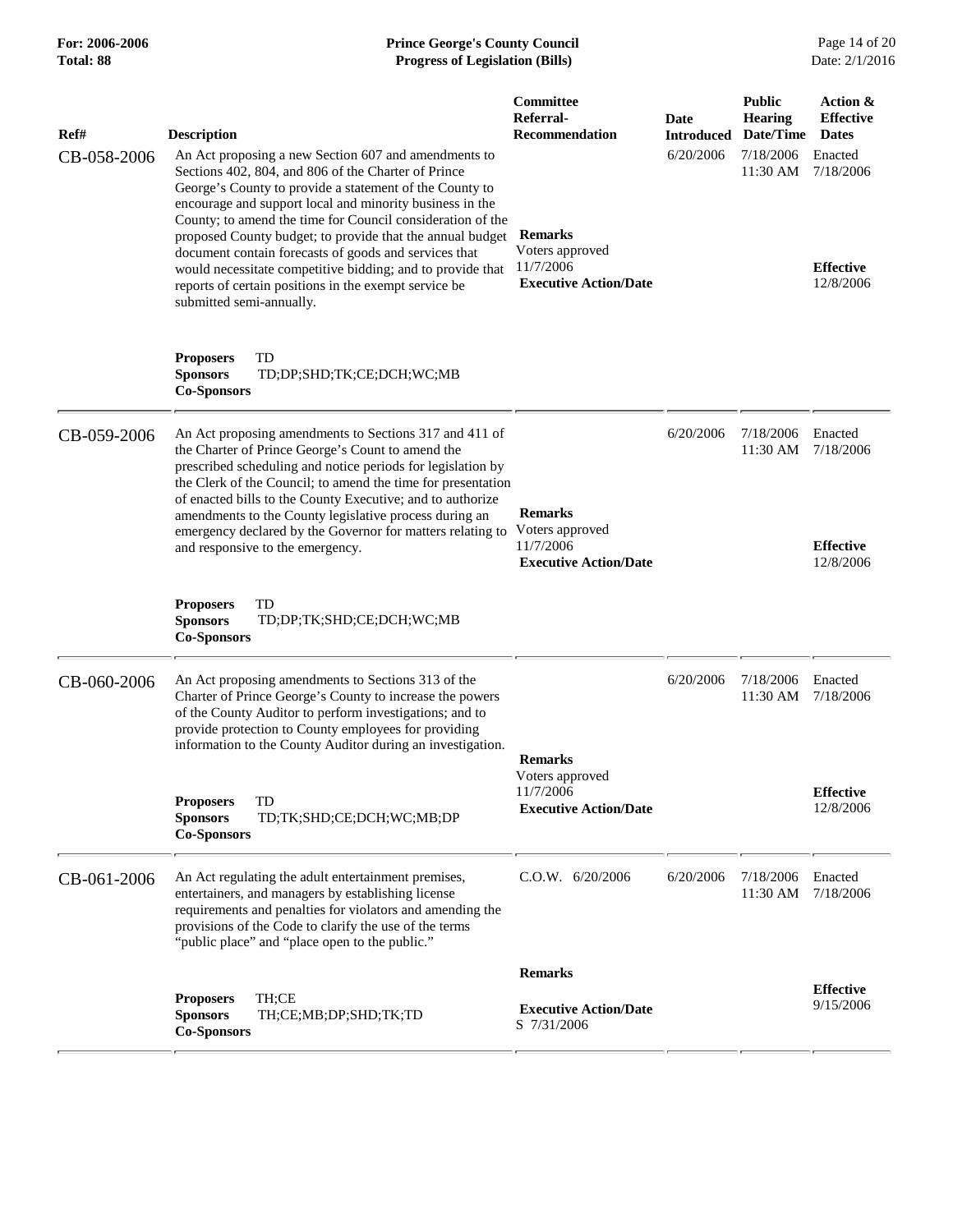| Ref#        | <b>Description</b>                                                                                                                                                                                                                                                                                                                                                                                         | Committee<br>Referral-<br><b>Recommendation</b>                                                                  | Date<br><b>Introduced</b> | <b>Public</b><br><b>Hearing</b><br>Date/Time | Action &<br><b>Effective</b><br><b>Dates</b> |
|-------------|------------------------------------------------------------------------------------------------------------------------------------------------------------------------------------------------------------------------------------------------------------------------------------------------------------------------------------------------------------------------------------------------------------|------------------------------------------------------------------------------------------------------------------|---------------------------|----------------------------------------------|----------------------------------------------|
| CB-062-2006 | An Act amending the labor agreement by and between<br>Prince George's County, Maryland and Council 67,<br>American Federation of State, County and Municipal<br>Employees (AFSCME) AFL-CIO, and its affiliated Locals<br>2462, 2735, 3389 and 1170 to provide for wage increases<br>and certain other terms and conditions of employment for<br>personnel classifications certified by the Prince George's | PSFM 6/20/2006<br><b>Remarks</b>                                                                                 | 7/18/2006                 | 8/10/2006<br>2:00 PM                         | Enacted<br>8/10/2006                         |
|             | County Public Employee Relations Board.<br>CO. EXEC.<br><b>Proposers</b><br><b>Sponsors</b><br>TD;DP;TK;SHD;DCH;WC;MB;CE                                                                                                                                                                                                                                                                                   | See also CB-63-2006 &<br>CR-58-2006; Retroactive<br>to $7/1/2005$<br><b>Executive Action/Date</b><br>S 8/24/2006 |                           |                                              | <b>Effective</b><br>10/10/2006               |
|             | <b>Co-Sponsors</b>                                                                                                                                                                                                                                                                                                                                                                                         |                                                                                                                  |                           |                                              |                                              |
| CB-063-2006 | An Act amending the classification plan by eliminating the PSFM 6/20/2006<br>C, U, and J salary schedule and amending the A salary<br>schedule for AFSCME Local 67 and its Affiliated Locals<br>2462, 2735, 3389 and 1170.                                                                                                                                                                                 |                                                                                                                  | 7/18/2006                 | 8/10/2006<br>$2:00 \text{ PM}$               | Enacted<br>8/10/2006                         |
|             | CO. EXEC.<br><b>Proposers</b><br><b>Sponsors</b><br>TD;DP;TK;CE;DCH;WC;MB;SHD<br><b>Co-Sponsors</b>                                                                                                                                                                                                                                                                                                        | <b>Remarks</b><br>See also CB-62-2006 &<br>CR-58-2006<br><b>Executive Action/Date</b><br>S 8/24/2006             |                           |                                              | <b>Effective</b><br>10/10/2006               |
| CB-064-2006 | An Ordinance to amend the restriction on growth allocation PZED 6/20/2006<br>approval in the Resource Conservation Overlay Zone, to<br>conform the County Chesapeake Bay Critical Area Program<br>to requirements of the Chesapeake Bay Critical Area<br>Commission.                                                                                                                                       | NR 7/11/2006                                                                                                     | 6/20/2006                 | 7/18/2006<br>10:00 AM                        | Recommit<br>7/18/2006                        |
|             | TK<br><b>Proposers</b><br>TK<br><b>Sponsors</b><br><b>Co-Sponsors</b>                                                                                                                                                                                                                                                                                                                                      | <b>Remarks</b><br><b>Executive Action/Date</b>                                                                   |                           |                                              | <b>Effective</b>                             |
| CB-065-2006 | Executive Order No. 7 - 2006 (Reorganization Proposal)<br>relating to the Department of Environmental Resources and<br>the Department of Public Works & Transportation                                                                                                                                                                                                                                     | $C.0.W.$ $7/11/2006$                                                                                             |                           |                                              | Approved<br>7/18/2006                        |
|             | CO. EXEC.<br><b>Proposers</b><br><b>Sponsors</b><br><b>Co-Sponsors</b>                                                                                                                                                                                                                                                                                                                                     | <b>Remarks</b><br>Schedule of Legislation<br>Sections 6 & 11<br><b>Executive Action/Date</b>                     |                           |                                              | <b>Effective</b><br>8/14/2006                |
| CB-066-2006 | An Ordinance amending the Development District<br>Standards for the D-D-O Zone under certain circumstances                                                                                                                                                                                                                                                                                                 | PZED 7/11/2006<br>FAV 9/20/2006                                                                                  | 9/26/2006                 | 10/31/2006 Recommit                          | 10:00 AM 10/31/2006                          |
|             | WC<br><b>Proposers</b><br>WC<br><b>Sponsors</b><br><b>Co-Sponsors</b>                                                                                                                                                                                                                                                                                                                                      | <b>Remarks</b>                                                                                                   |                           |                                              | <b>Effective</b>                             |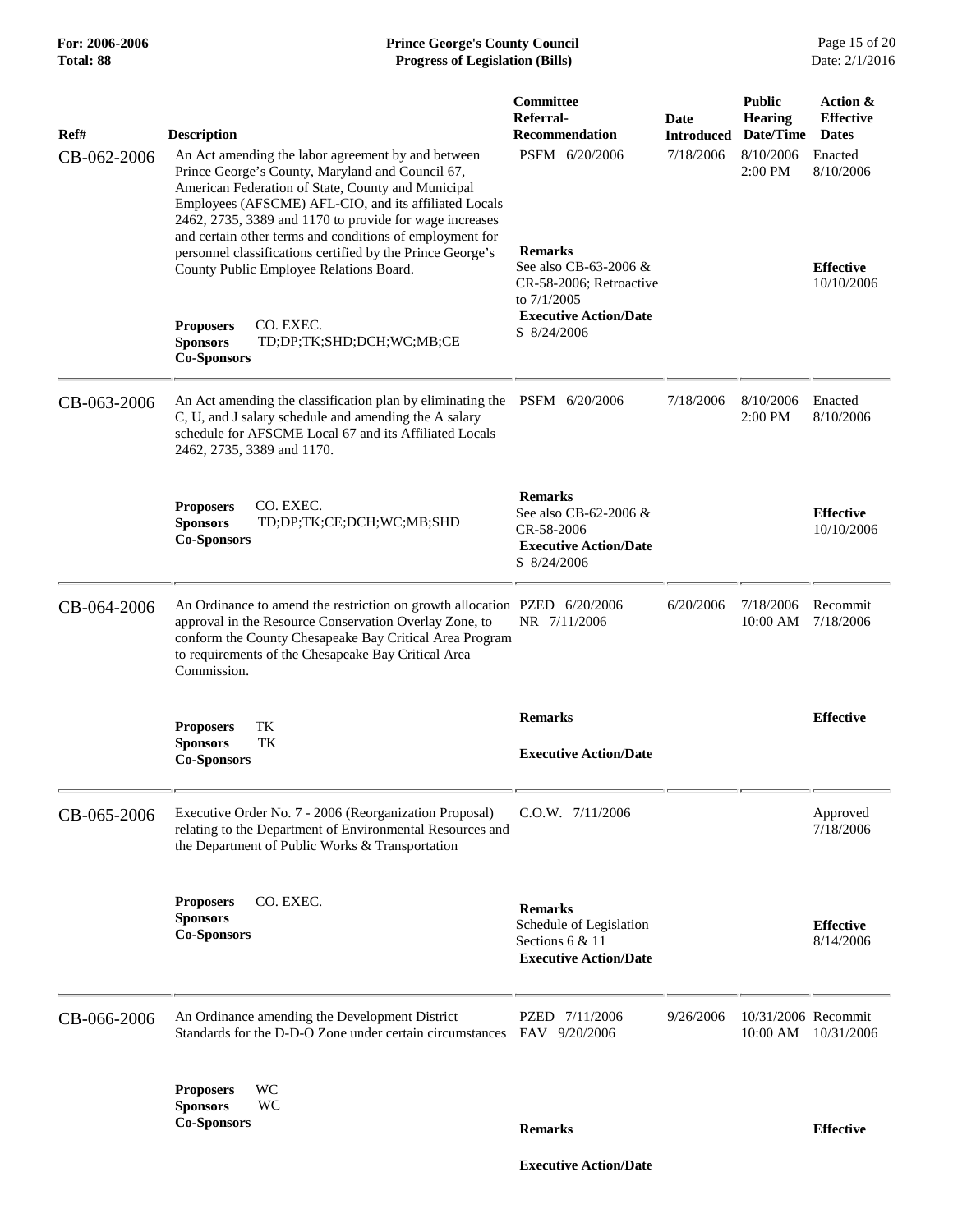| Ref#        | <b>Description</b>                                                                                                                                                                                                                                                                                              | Committee<br>Referral-<br><b>Recommendation</b>                                       | Date<br><b>Introduced</b> | <b>Public</b><br><b>Hearing</b><br>Date/Time | Action &<br><b>Effective</b><br><b>Dates</b> |
|-------------|-----------------------------------------------------------------------------------------------------------------------------------------------------------------------------------------------------------------------------------------------------------------------------------------------------------------|---------------------------------------------------------------------------------------|---------------------------|----------------------------------------------|----------------------------------------------|
| CB-067-2006 | An Act concerning Mobile Food Vending in Urban Areas<br>for the purpose of enhancing Livable Communities by<br>authorizing the sale of certain food items by mobile food<br>vendors and providing a licensing standard and definition<br>for mobile food vendors.                                               | HEHS 7/18/2006<br>HELD 10/3/2006                                                      |                           | 10/31/2006 11/28/2006 Recommit<br>10:00 AM   | 11/28/2006                                   |
|             | WC<br><b>Proposers</b><br>WC<br><b>Sponsors</b><br><b>Co-Sponsors</b>                                                                                                                                                                                                                                           | <b>Remarks</b><br><b>Executive Action/Date</b>                                        |                           |                                              | <b>Effective</b>                             |
| CB-068-2006 | An Ordinance concerning Industrial Zones for the purpose<br>of defining a Commercial Fuel Depot and permitting this<br>use in the I-1 Zone under certain circumstances.                                                                                                                                         | PZED 7/18/2006<br>HELD 9/20/2006<br>FAV(A) 10/4/2006                                  |                           | 10/10/2006 10/31/2006 Enacted<br>$10:00$ AM  | 10/31/2006                                   |
|             | <b>DCH</b><br><b>Proposers</b><br><b>Sponsors</b><br><b>CE</b><br><b>Co-Sponsors</b>                                                                                                                                                                                                                            | <b>Remarks</b><br><b>Executive Action/Date</b>                                        |                           |                                              | <b>Effective</b><br>12/18/2006               |
| CB-069-2006 | An Act concerning the issuance and sale of special<br>obligation bonds in an amount not to exceed \$190,000,000<br>to finance the construction of parking facilities and other<br>infrastructure improvements associated with Greenbelt<br>Station Development.                                                 | PSFM 7/18/2006<br>HELD<br>10/11/2006<br>HELD 10/25/2006                               |                           | 10/31/2006 11/28/2006 Enacted<br>10:00 AM    | 11/28/2006                                   |
|             | TD<br><b>Proposers</b><br><b>Sponsors</b><br>TD;TH;DP;WC<br><b>Co-Sponsors</b>                                                                                                                                                                                                                                  | <b>Remarks</b><br>See also CR-65-2006<br><b>Executive Action/Date</b><br>S 12/19/2006 |                           |                                              | <b>Effective</b><br>2/5/2007                 |
| CB-070-2006 | An Act concerning Amendment of Section 815, Charter of<br>Prince George's County for the purpose of proposing an<br>amendment to Section 815 of the Charter of Prince<br>George's County to provide that approved staffing<br>complements may not be increased without prior approval<br>of the County Council. | <b>Remarks</b><br>Voters approved<br>11/7/2006                                        | 7/18/2006                 | 8/10/2006<br>$2:00$ PM                       | Enacted<br>8/10/2006<br><b>Effective</b>     |
|             | TD<br><b>Proposers</b><br>TD;DP<br><b>Sponsors</b><br><b>Co-Sponsors</b>                                                                                                                                                                                                                                        | <b>Executive Action/Date</b>                                                          |                           |                                              | 12/8/2006                                    |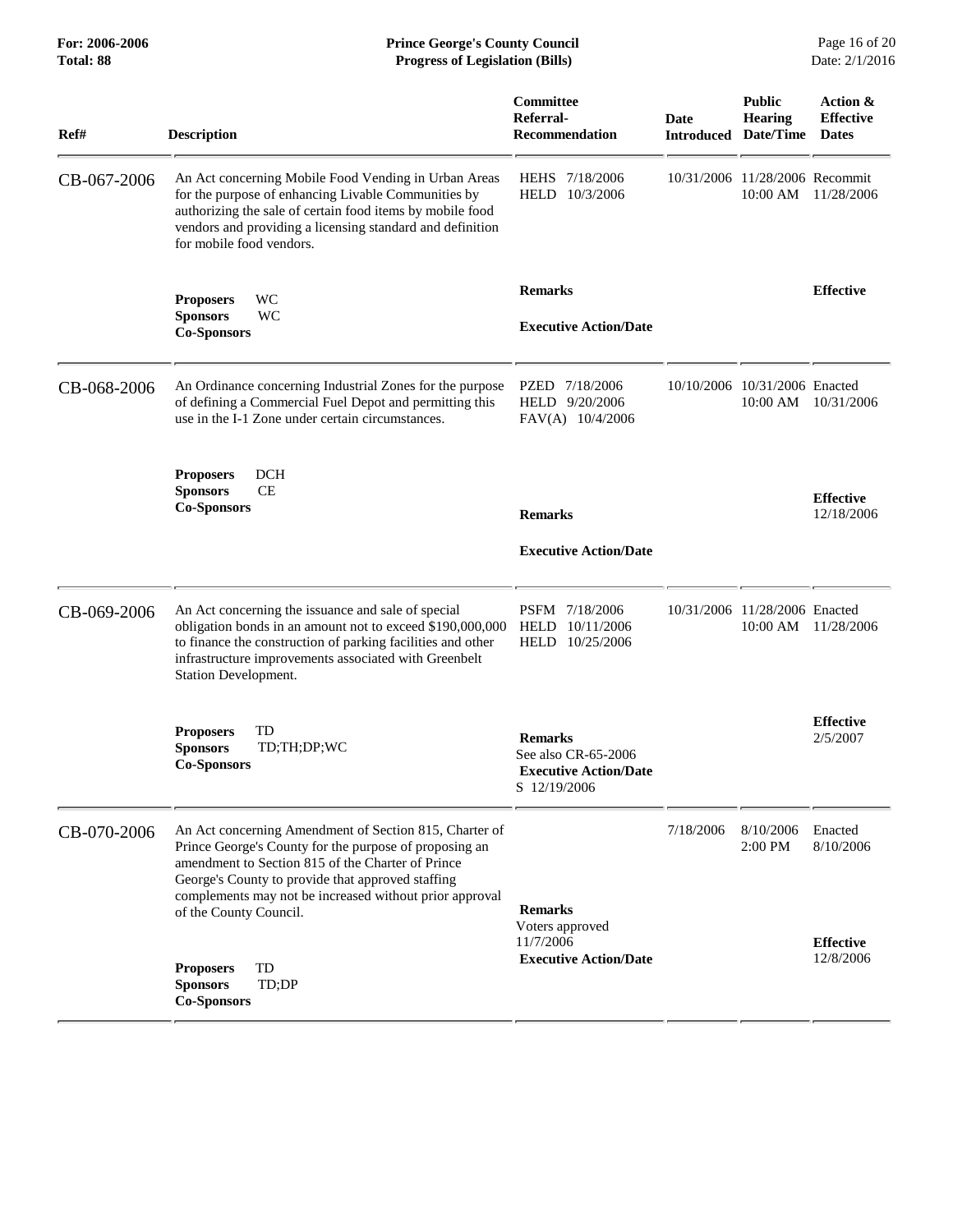| For: 2006-2006 |
|----------------|
| Total: 88      |

#### **Prince George's County Council** Page 17 of 20<br>**Progress of Legislation (Bills)** Date: 2/1/2016  $Progress$  of Legislation (Bills)

| Ref#<br>CB-071-2006 | <b>Description</b><br>An Act concerning Amendment of Section 322, Charter of                                                                                                                                                                                                                                                                                            | Committee<br>Referral-<br><b>Recommendation</b>                                | Date<br><b>Introduced</b><br>7/18/2006 | <b>Public</b><br><b>Hearing</b><br>Date/Time<br>8/10/2006 | Action &<br><b>Effective</b><br><b>Dates</b><br>Enacted |
|---------------------|-------------------------------------------------------------------------------------------------------------------------------------------------------------------------------------------------------------------------------------------------------------------------------------------------------------------------------------------------------------------------|--------------------------------------------------------------------------------|----------------------------------------|-----------------------------------------------------------|---------------------------------------------------------|
|                     | Prince George's County for the purpose of proposing an<br>amendment to Section 322 of the Charter of Prince<br>George's County to allow additional time for holding a<br>public hearing on executive appointments and providing<br>that failure to act within forty-five days shall constitute<br>approval.                                                             | <b>Remarks</b><br>Voters approved<br>11/7/2006<br><b>Executive Action/Date</b> |                                        | 2:00 PM                                                   | 8/10/2006<br><b>Effective</b><br>12/8/2006              |
|                     | <b>Proposers</b><br>TD<br>TD;SHD;WC<br><b>Sponsors</b><br><b>Co-Sponsors</b>                                                                                                                                                                                                                                                                                            |                                                                                |                                        |                                                           |                                                         |
| CB-072-2006         | An Act concerning Amendment of Section 809, Charter of<br>Prince George's County for the purpose of proposing an<br>amendment to Section 809 of the Charter of Prince<br>George's County to provide that the Council may adjust the<br>statement of estimated revenue in the proposed operating<br>budget by a certain percentage.                                      | <b>Remarks</b><br>Voters approved<br>11/7/2006<br><b>Executive Action/Date</b> | 7/18/2006                              | 8/10/2006<br>2:00 PM                                      | Enacted<br>8/10/2006                                    |
|                     | TD<br><b>Proposers</b><br><b>Sponsors</b><br>TD;TH;WC;SHD<br><b>Co-Sponsors</b>                                                                                                                                                                                                                                                                                         |                                                                                |                                        |                                                           | <b>Effective</b><br>12/8/2006                           |
| CB-073-2006         | An Act concerning Amendment of Section 814, Charter of<br>Prince George's County for the purpose of proposing an<br>amendment to Section 814 of the Charter of Prince<br>George's County to provide an approval process for certain<br>intrafund transfers of appropriations within County<br>agencies.                                                                 | <b>Remarks</b><br>Voters approved<br>11/7/2006<br><b>Executive Action/Date</b> | 7/18/2006                              | 8/10/2006<br>2:00 PM                                      | Enacted<br>8/10/2006                                    |
|                     | TD<br><b>Proposers</b><br><b>Sponsors</b><br>TD;WC;SHD<br><b>Co-Sponsors</b>                                                                                                                                                                                                                                                                                            |                                                                                |                                        |                                                           | <b>Effective</b><br>12/8/2006                           |
| CB-074-2006         | An Act concerning Amendment of Section 819, Charter of<br>Prince George's County for the purpose of proposing an<br>amendment to Section 819 of the Charter of Prince<br>George's County to provide an approval process for the<br>making of certain contracts providing for the payment of<br>funds at a time beyond the fiscal year in which the contract<br>is made. | <b>Remarks</b><br>Voters approved<br>11/7/2006                                 | 7/18/2006                              |                                                           | Enacted<br>8/10/2006<br><b>Effective</b>                |
|                     | TD<br><b>Proposers</b><br><b>Sponsors</b><br>TD;SHD;WC<br><b>Co-Sponsors</b>                                                                                                                                                                                                                                                                                            | <b>Executive Action/Date</b>                                                   |                                        |                                                           | 12/8/2006                                               |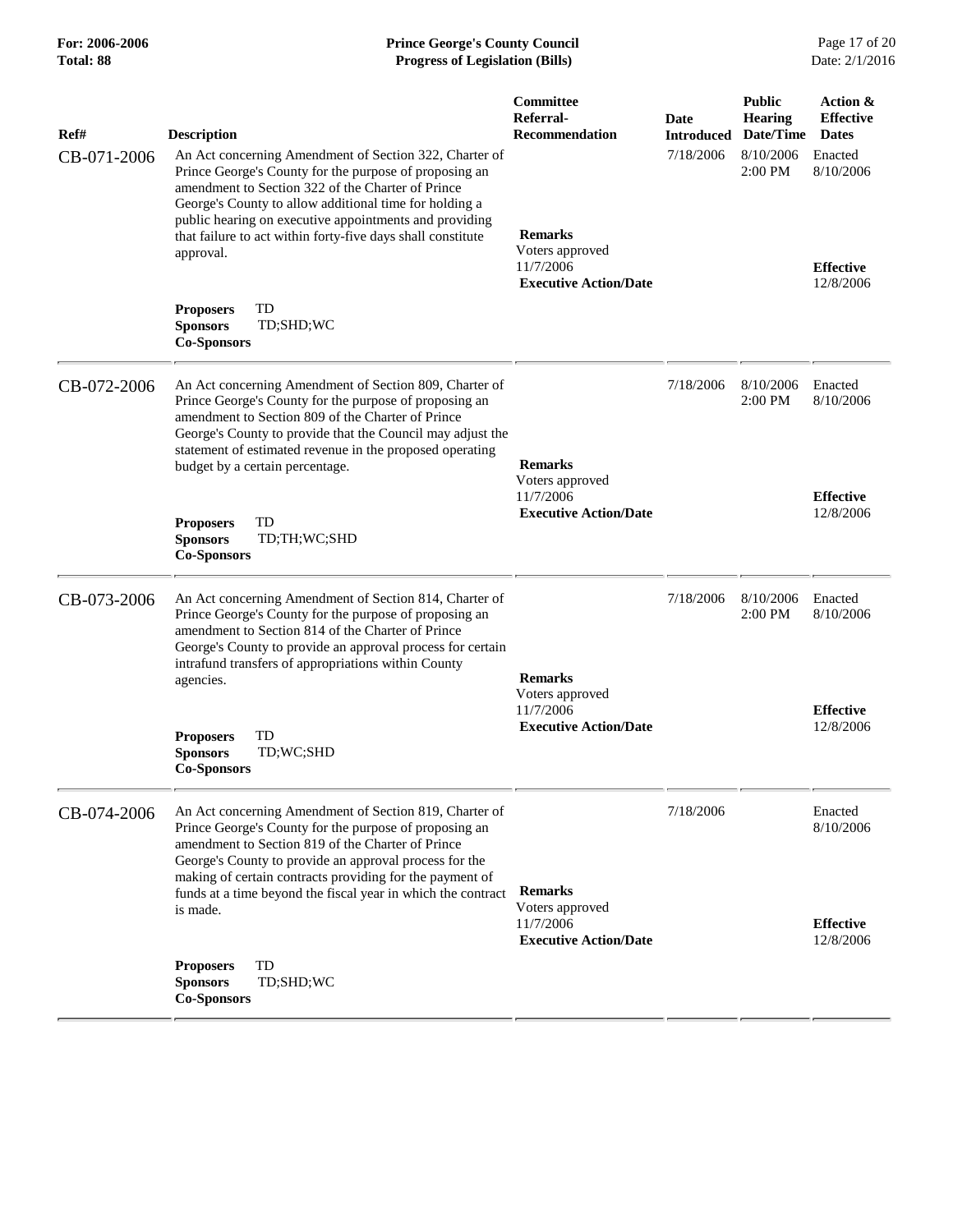| For: 2006-2006<br>Total: 88 | <b>Prince George's County Council</b><br><b>Progress of Legislation (Bills)</b>                                                                                                                                                                                          |                                                                                     |                           | Page 18 of 20<br>Date: 2/1/2016              |                                              |
|-----------------------------|--------------------------------------------------------------------------------------------------------------------------------------------------------------------------------------------------------------------------------------------------------------------------|-------------------------------------------------------------------------------------|---------------------------|----------------------------------------------|----------------------------------------------|
| Ref#<br>CB-075-2006         | <b>Description</b><br>An Ordinance creating an Agricultural Open Space Zone<br>and establishing procedures and regulations for this zone<br>providing a definition for agritourism activities, amending<br>the definition of agriculture, and establishing a new special | <b>Committee</b><br>Referral-<br>Recommendation<br>PZED 8/10/2006<br>HELD 9/20/2006 | Date<br><b>Introduced</b> | <b>Public</b><br><b>Hearing</b><br>Date/Time | Action &<br><b>Effective</b><br><b>Dates</b> |
|                             | exception use for golf course or equestrian conservation<br>subdivision.                                                                                                                                                                                                 |                                                                                     |                           |                                              | <b>Effective</b>                             |
|                             | M-NCPPC<br><b>Proposers</b><br><b>Sponsors</b><br><b>Co-Sponsors</b>                                                                                                                                                                                                     | <b>Remarks</b><br><b>Executive Action/Date</b>                                      |                           |                                              |                                              |
| CB-076-2006                 | An Ordinance revising the Sectional Map Amendment<br>process to allow rezoning to a Comprehensive Design Zone HELD 9/20/2006<br>without filing a formal rezoning application.                                                                                            | PZED 9/19/2006<br>$C.0.W.$ 10/10/2006<br>FAV(A) 10/10/2006                          |                           | 10/10/2006 10/31/2006 Enacted                | 10:00 AM 10/31/2006                          |
|                             | M-NCPPC<br><b>Proposers</b><br><b>Sponsors</b><br><b>SHD</b><br><b>Co-Sponsors</b>                                                                                                                                                                                       | <b>Remarks</b>                                                                      |                           |                                              | <b>Effective</b><br>12/18/2006               |
|                             |                                                                                                                                                                                                                                                                          | <b>Executive Action/Date</b>                                                        |                           |                                              |                                              |
| CB-077-2006                 | An Ordinance concerning comprehensive design zones for<br>the purpose of defining public facilities financing and<br>implementation program and amending development<br>regulations.                                                                                     | PZED 9/19/2006<br>HELD 9/20/2006<br>$C.0.W.$ $10/10/2006$<br>$FAV(A)$ 10/10/2006    |                           | 10/10/2006 10/31/2006 Enacted                | 10:00 AM 10/31/2006                          |
|                             | M-NCPPC<br><b>Proposers</b><br><b>Sponsors</b><br><b>SHD</b><br><b>Co-Sponsors</b>                                                                                                                                                                                       | <b>Remarks</b>                                                                      |                           |                                              | <b>Effective</b><br>12/18/2006               |
|                             |                                                                                                                                                                                                                                                                          | <b>Executive Action/Date</b>                                                        |                           |                                              |                                              |
| CB-078-2006                 | An Ordinance concerning mixed use transportation oriented PZED 9/19/2006<br>(M-X-T) Zone for the purpose of defining public facilities<br>financing and implementation program and amending<br>development regulations.                                                  | HELD 9/20/2006<br>$C.0.W.$ 10/10/2006<br>FAV(A) 10/10/2006                          |                           | 10/10/2006 10/31/2006 Enacted                | 10:00 AM 10/31/2006                          |
|                             | <b>Proposers</b><br>M-NCPPC<br><b>SHD</b><br><b>Sponsors</b><br><b>Co-Sponsors</b>                                                                                                                                                                                       | <b>Remarks</b>                                                                      |                           |                                              | <b>Effective</b><br>12/18/2006               |
|                             |                                                                                                                                                                                                                                                                          | <b>Executive Action/Date</b>                                                        |                           |                                              |                                              |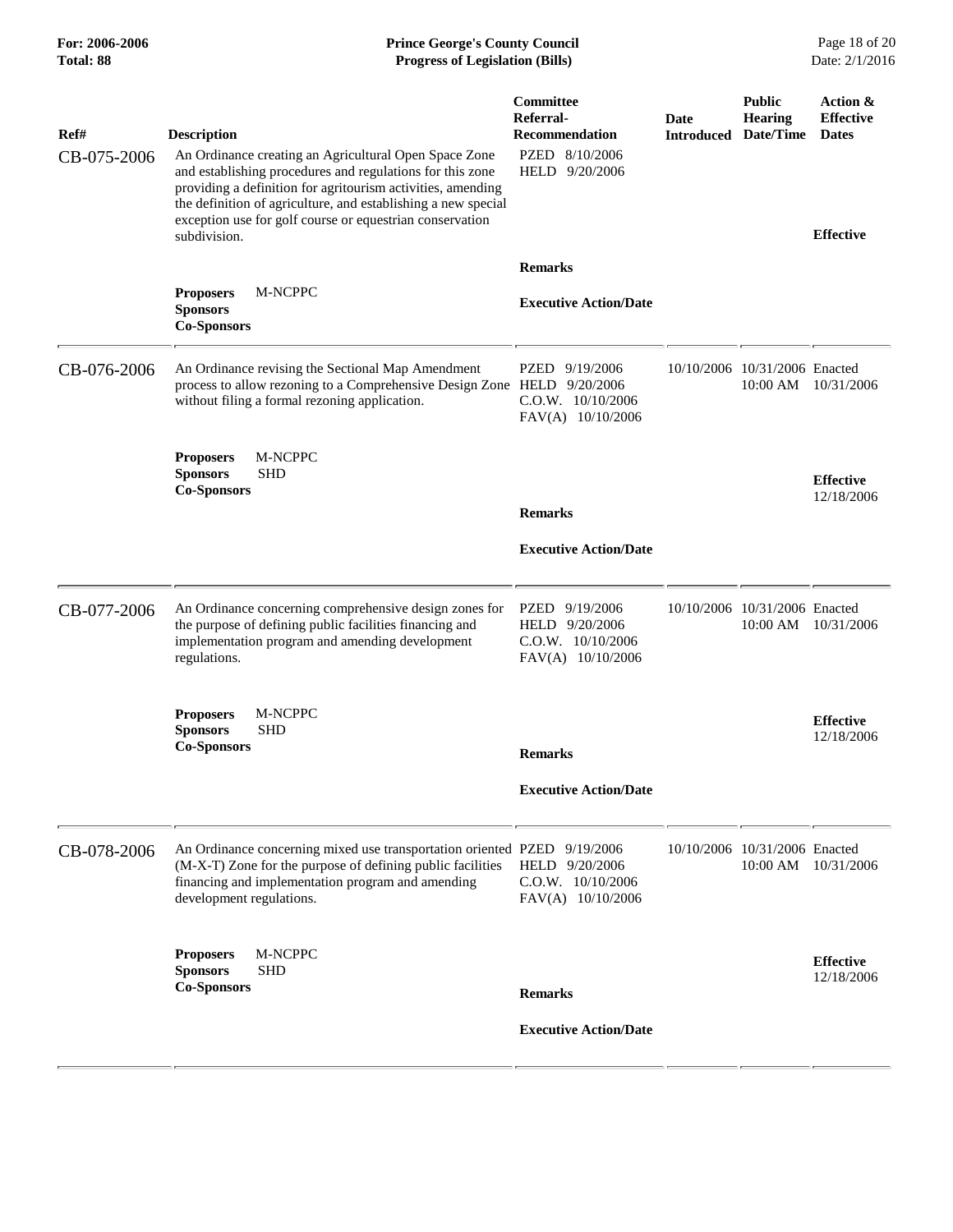| For: 2006-2006<br><b>Total: 88</b> | <b>Prince George's County Council</b><br>Date: 2/1/2016<br><b>Progress of Legislation (Bills)</b>                                                                                                                                                                                                  |                                                                |                                     |                                           |                                              |
|------------------------------------|----------------------------------------------------------------------------------------------------------------------------------------------------------------------------------------------------------------------------------------------------------------------------------------------------|----------------------------------------------------------------|-------------------------------------|-------------------------------------------|----------------------------------------------|
| Ref#<br>CB-079-2006                | <b>Description</b><br>An Act establishing the Public Service Employees Housing THE 9/26/2006<br>Assistance Fund, providing for the financing of the Fund,<br>and establishing eligibility for participating in loans<br>originated by the fund.                                                    | <b>Committee</b><br>Referral-<br><b>Recommendation</b>         | Date<br><b>Introduced Date/Time</b> | <b>Public</b><br><b>Hearing</b>           | Action &<br><b>Effective</b><br><b>Dates</b> |
|                                    | TH<br><b>Proposers</b><br><b>Sponsors</b><br><b>Co-Sponsors</b>                                                                                                                                                                                                                                    | <b>Remarks</b><br><b>Executive Action/Date</b>                 |                                     |                                           | <b>Effective</b>                             |
| CB-080-2006                        | An Act amending Subtitle 11, Fire Safety Code to adopt the PSFM 10/3/2006<br>latest version of the National Fire Protection Association<br>(NFPA) Life Safety Code 101 and the Fire Prevention Code<br>for the State of Maryland and to adopt local amendments to<br>the County's Fire Safety Code | FAV(A) 10/11/2006                                              |                                     | 10/17/2006 11/14/2006 Enacted<br>10:00 AM | 11/14/2006                                   |
|                                    | CO. EXEC.<br><b>Proposers</b><br><b>Sponsors</b><br>MB;TD;SHD;DP<br><b>Co-Sponsors</b>                                                                                                                                                                                                             | <b>Remarks</b><br><b>Executive Action/Date</b><br>S 12/5/2006  |                                     |                                           | <b>Effective</b><br>1/22/2007                |
| CB-081-2006                        | An Act amending provisions of the Code relating to parking THE 10/3/2006<br>regulations and amending the hours commercial vehicles<br>may be parked on County streets or highways.                                                                                                                 | FAV(A) 10/12/2006                                              |                                     | 10/17/2006 11/14/2006 Enacted             | 10:00 AM 11/14/2006                          |
|                                    | TК<br><b>Proposers</b><br><b>Sponsors</b><br>TK;MB;WC;CE;TD;SHD<br><b>Co-Sponsors</b>                                                                                                                                                                                                              | <b>Remarks</b><br><b>Executive Action/Date</b><br>S 12/5/2006  |                                     |                                           | <b>Effective</b><br>1/22/2007                |
| CB-082-2006                        | An Act granting a cable franchise for the operation of a<br>cable television system in the County by prescribing certain<br>terms and conditions to be included in a franchise<br>agreement with Verizon Maryland Inc.                                                                             | $C.0.W.$ 10/10/2006                                            |                                     | 10/31/2006 11/28/2006 Enacted             | 10:00 AM 11/28/2006                          |
|                                    | CO. EXEC.<br><b>Proposers</b><br><b>Sponsors</b><br>SHD;TK;DP;TH;DCH;WC;MB;TD<br><b>Co-Sponsors</b>                                                                                                                                                                                                | <b>Remarks</b><br><b>Executive Action/Date</b><br>S 12/10/2006 |                                     |                                           | <b>Effective</b><br>1/25/2007                |
| CB-083-2006                        | An Ordinance permitting bulk retailing in the M-X-T Zone<br>under certain circumstances.                                                                                                                                                                                                           | $C.0.W.$ 10/10/2006<br>FAV(A) 10/10/2006                       |                                     | 10/10/2006 10/31/2006 Enacted<br>10:00 AM | 10/31/2006                                   |
|                                    | <b>DCH</b><br><b>Proposers</b><br>CE<br><b>Sponsors</b><br><b>Co-Sponsors</b>                                                                                                                                                                                                                      | <b>Remarks</b><br><b>Executive Action/Date</b>                 |                                     |                                           | <b>Effective</b><br>12/18/2006               |